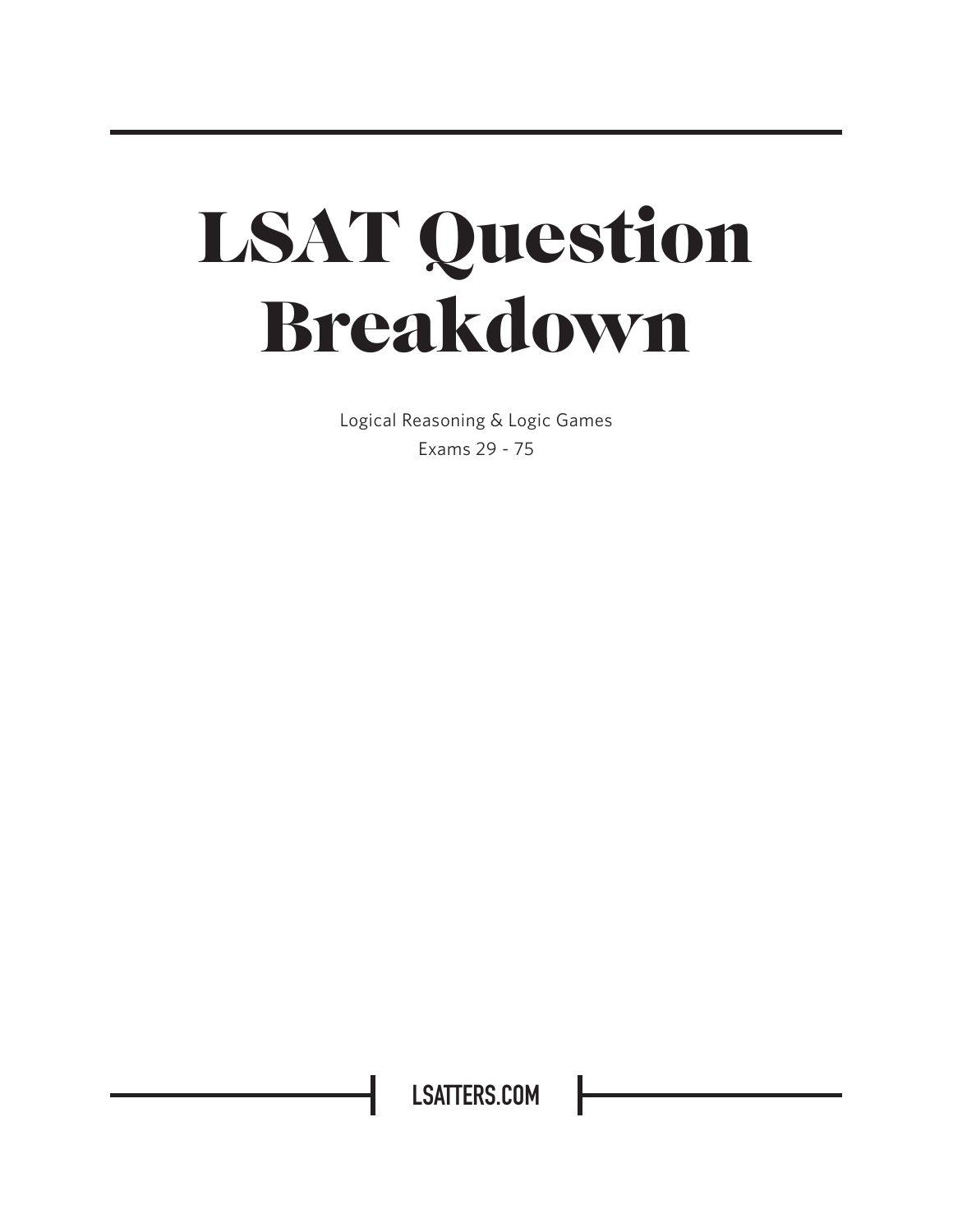### About

On the following pages you will find Logical Reasoning problems and Logic Games from Practice Exams 29 - 75, broken down by category.

The Logical Reasoning problems are either listed in tables or individually. In either case, they are represented by their exam, then their section number, then their question number. Thus, a notation such as 53.2.21 means Practice Exam 53, Section 2, Question 21.

Please feel free to use the following pages to find or note the problems that you plan to use for drilling, or to mark problems that you found difficult and want to review again.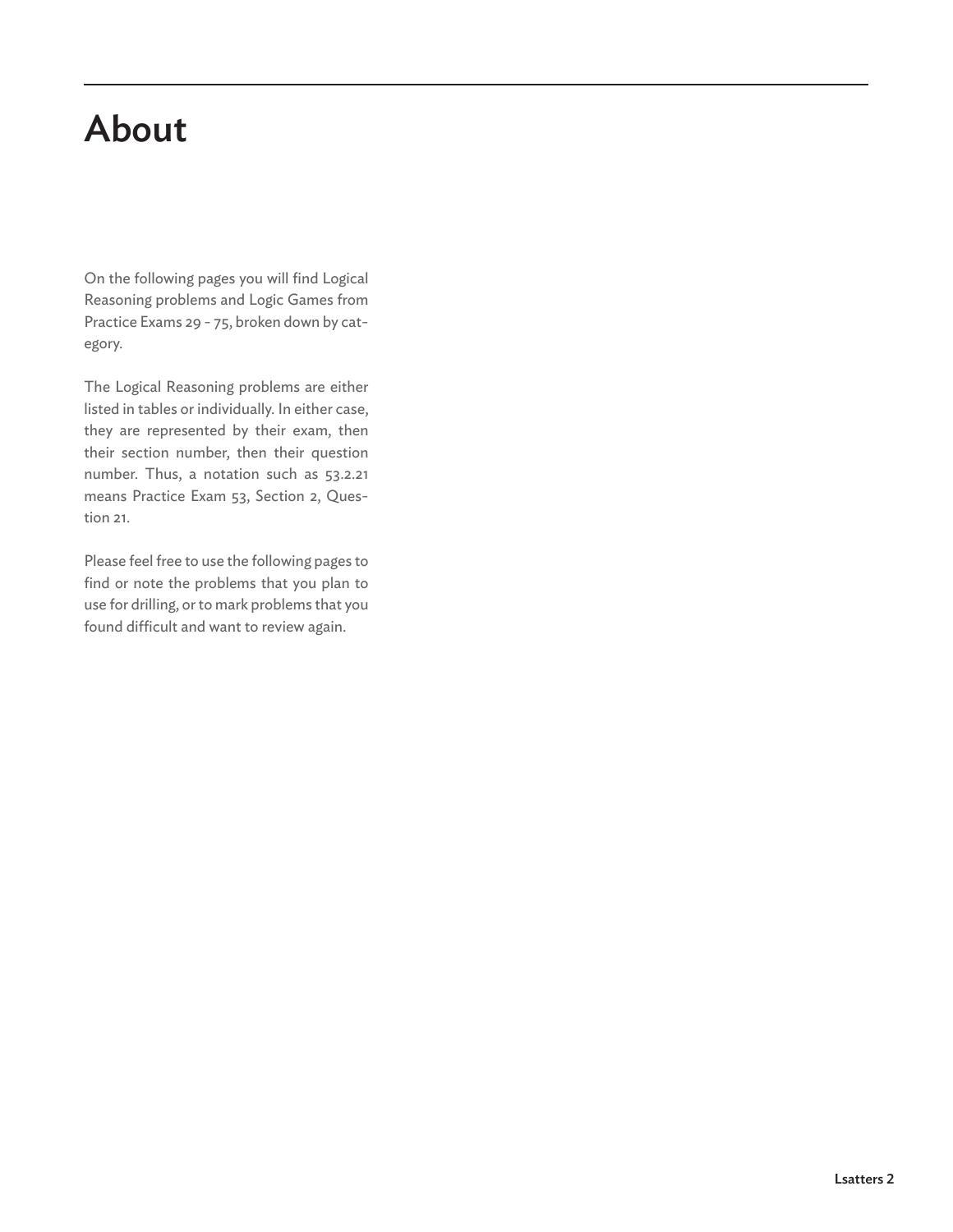#### **LOGICAL REASONING QUESTIONS BY TYPE**

### flaw

| PT | S            | $\#$                            | S              | #                                  | PT                           | S              | #                                  | S              | #                         |  |  |
|----|--------------|---------------------------------|----------------|------------------------------------|------------------------------|----------------|------------------------------------|----------------|---------------------------|--|--|
| 29 | 1            | 7, 14, 17                       | 4              | 14, 18, 25                         | 53                           | 1              | 18, 22, 25                         | 3              | 2, 6, 17                  |  |  |
| 30 | 2            | 2, 13, 17, 25, 26               | 4              | 6, 8, 14                           | 54                           | $\overline{2}$ | 1, 5, 15, 19, 22                   | $\overline{4}$ | 4, 14, 16, 19             |  |  |
| 31 | 2            | 9,18                            | 3              | 1, 5, 8, 25                        | 55                           | $\mathbf{1}$   | 14, 20, 24                         | 3              | 2, 11, 18, 25             |  |  |
| 32 | $\mathbf{1}$ | 4*, 6, 10, 14, 19               | 4              | $6, 13, 15^{\circ}$                | 56                           | $\overline{2}$ | 1, 12, 15                          | 3              | $1^*$ , 4, 10, 17, 21 $*$ |  |  |
| 33 | 1            | $12, 22^{\degree}, 24$          | 3              | 5, 15, 17                          | 57                           | 2              | $4, 6, 15^*$ , 26                  | 3              | 2, 8, 10, 18, 22          |  |  |
| 34 | 2            | 1, 3, 9, 11                     | 3              | 4,10                               | 58                           | $\mathbf{1}$   | 9, 11, 18                          | 4              | 5, 8, 14, 18              |  |  |
| 35 | 1            | $6^*$ , 17, 23                  | 4              | 7, 8, 13, 18, 24                   | 59                           | 2              | 4, 6, 8, 15, 20                    | 3              | 5*, 8, 20, 22, 24         |  |  |
| 36 | 1            | 10, 12, 19                      | 3              | 13, 21*, 25                        | 60                           | 1              | $1, 10, 12, 15$ <sup>*</sup>       | 3              | 8, 16, 19                 |  |  |
| 37 | 2            | 3, 16, 25                       | 4              | 12, 16, 17, 22                     | 61                           | $\overline{2}$ | 1, 8, 18                           | 4              | 11, 15, 24                |  |  |
| 38 | 1            | 6, 8, 11, 23                    | 4              | 2, 8, 14, 21                       | 62                           | $\overline{2}$ | $5, 8, 11*$                        | 4              | 10, 13, 19                |  |  |
| 39 | 2            | 2, 14, 20                       | 4              | 11, 15*, 20, 21, 23                | 63                           | $\mathbf{1}$   | 3, 23, 25                          | 3              | 2, 14, 18                 |  |  |
| 40 | 1            | 12, 14                          | 3              | 10, 12, 14, 19 $^{\circ}$ , 21, 23 | 64                           | $\mathbf{1}$   | 5, 7, 16, 19, 24                   | 3              | 2, 4, 6, 11, 14           |  |  |
| 41 | 1            | 1, 18, 20, 22, 25               | 3              | 4, 11, 13, 20, 23                  | 65                           | $\mathbf{1}$   | 8, 15, 17, 20                      | 4              | 8, 11*, 26                |  |  |
| 42 | 2            | 3, 12, 15, 17, 26               | 4              | 4, 12, 14, 20                      | 66                           | $\overline{2}$ | 1, 8, 11, 13 <sup>*</sup> , 15, 21 | 4              | 1, 22, 25                 |  |  |
| 43 | 2            | 9, 12, 20                       | 3              | $4^*$ , 18, 20 $*$                 | 67                           | 2              | 9, 13, 21                          | 4              | 9, 14, 21                 |  |  |
| 44 | 2            | 1, 21, 25                       | 4              | 9, 11, 20, 22                      | 68                           | $\overline{2}$ | 7, 12, 20, 24                      | 3              | 3, 5, 16, 21              |  |  |
| 45 | $\mathbf{1}$ | 13, 15, 20, 24                  | 4              | 10, 14, 17, 19, 24                 | 69                           | $\mathbf{1}$   | 3, 20, 24                          | 4              | 3, 11, 16, 18, 22         |  |  |
| 46 | 2            | 11, 14, 24                      | 3              | 2, 4, 7, 13, 23                    | 70                           | 1              | 2, 9, 15, 20                       | 4              | 3, 9, 11                  |  |  |
| 47 | $\mathbf{1}$ | 1, 8, 23                        | 3              | 8, 16, 19, 23                      | 71                           | $\mathbf{1}$   | 3, 18, 21, 24                      | 3              | 1, 7, 18, 20              |  |  |
| 48 | 1            | 2, 13 <sup>*</sup> , 17, 21, 24 | 4              | 11, 13, 15, 17, 25                 | 72                           | 2              | 5, 14, 16, 18, 20                  | 3              | 7, 11, 14, 22             |  |  |
| 49 | 2            | 5, 13, 18, 23                   | $\overline{4}$ | 1, 6, 12, 23                       | 73                           | 2              | 3, 5, 13, 15, 18                   | 4              | 3, 10, 25                 |  |  |
| 50 | 2            | 3, 6, 10                        | 4              | 2, 4, 7, 17, 19, 22                | 74                           | $\mathbf{1}$   | 5, 16, 18                          | 4              | 8, 15, 18, 20, 22         |  |  |
| 51 | $\mathbf{1}$ | 4, 6, 10, 12, 15, 18            | 3              | 4, 6, 9, 17                        | 75                           | $\mathbf{1}$   | 7, 12, 18, 24                      | 3              | 7, 10, 16, 18             |  |  |
| 52 | 1            | 2, 6, 23                        | 3              | 4, 8, 12, 16, 21                   | $*$ = response; $*$ = except |                |                                    |                |                           |  |  |

#### basic assumption *useful to know*

| 29.4.4  | 31.3.17 | 54.2.2 |
|---------|---------|--------|
| 29.4.5  | 34.3.11 | 56.2.4 |
| 30.2.15 | 46.3.26 |        |

| 36.1.24                                | 146.3.3 | 61.4.2  | 68.2.14 73.46             |         |  |  |  |  |  |
|----------------------------------------|---------|---------|---------------------------|---------|--|--|--|--|--|
| 38.4.19 49.4.2                         |         | 65.1.3^ | 69.1.5                    | 74.1.21 |  |  |  |  |  |
| $45.4.11*$ 51.1.2                      |         | 65.4.7  | $70.1.11^{\circ}$ 74.4.10 |         |  |  |  |  |  |
| $*$ = except, $\hat{ }$ = least useful |         |         |                           |         |  |  |  |  |  |

*Subcategories are mentioned in italics; for example, "useful to know" is a subcategory of basic assumption questions.*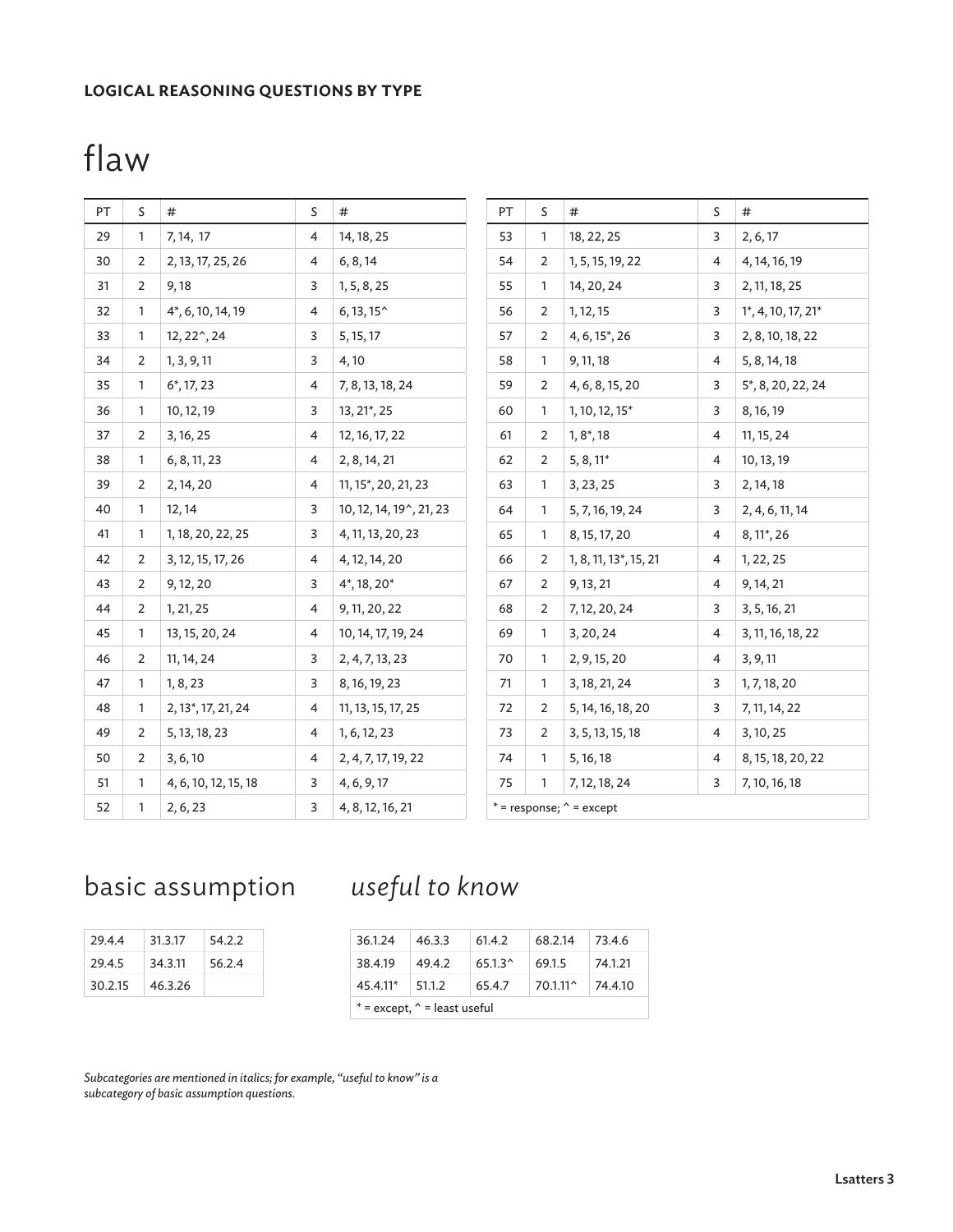### match the flaw

| PT. | S              | #  | S.             | #              | PT | S              | #              | S.             | $\#$  | PT           | S              | #              | S              | #  |
|-----|----------------|----|----------------|----------------|----|----------------|----------------|----------------|-------|--------------|----------------|----------------|----------------|----|
| 29  |                | 23 | $\overline{4}$ | 21             | 45 | 1              | 11             | $\overline{4}$ | 20    | 61           | $\overline{2}$ |                | $\overline{4}$ | 26 |
| 30  | $\overline{2}$ | 6  | $\overline{4}$ | 25             | 46 | 2              | 20             | 3              | 19    | 62           | $\overline{2}$ | $\overline{7}$ | $\overline{4}$ | 9  |
| 31  | 2              | 21 | 3              | 23             | 47 | $\mathbf{1}$   | 21             | $\overline{3}$ | 25    | 63           | $\mathbf{1}$   | 24             | 3              | 25 |
| 32  |                | 22 | $\overline{4}$ | 21             | 48 | 1              | 23             | $\overline{4}$ | 4     | 64           | 1              | 9              | 3              | 23 |
| 33  |                | 15 | 3              | 18             | 49 | $\overline{2}$ | 26             | $\overline{4}$ | 24    | 65           | 1              | 11             | 4              | 23 |
| 34  | $\overline{2}$ | 24 | 3              | 23             | 50 | 2              | 17             | $\overline{4}$ | 24    | 66           | 2              | 24             | 4              | 24 |
| 35  |                | 24 | $\overline{4}$ | 6              | 51 | $\mathbf{1}$   | 20             | $\mathsf{3}$   | 22    | 67           | 2              | 23             | 4              | 25 |
| 36  |                | 21 | $\overline{3}$ | 19             | 52 | $\mathbf{1}$   | 16             | $\overline{3}$ | 24    | 68           | $\overline{2}$ | 25             | 3              | 24 |
| 37  | $\overline{2}$ | 21 | $\overline{4}$ | $\overline{4}$ | 53 | 1              | 21             | 3              | $13*$ | 69           | 1              | 14             | 4              | 14 |
| 38  |                | 16 | 4              | 17             | 54 | $\overline{2}$ | 21             | 4              | 8     | 70           | 1              | 10             | 4              | 23 |
| 39  | 2              | 18 | $\overline{4}$ | 26             | 55 | $\mathbf{1}$   | $\mathbf{1}$   | 3              | 23    | 71           | $\mathbf{1}$   | 23             | 3              | 15 |
| 40  | 1.             | 20 | 3              | 17             | 56 | $\overline{2}$ | 7              | $\mathsf{3}$   | 14    | 72           | $\overline{2}$ | 22             | 3              | 25 |
| 41  |                | 23 | 3              | 8              | 57 | $\overline{2}$ | 8              | 3              | 15    | 73           | 2              | $\overline{7}$ | 4              | 18 |
| 42  | $\overline{2}$ | 24 | $\overline{4}$ | 22             | 58 | $\mathbf{1}$   | $\overline{7}$ | $\overline{4}$ | 22    | 74           | $\mathbf{1}$   | 25             | 4              | 25 |
| 43  | 2              | 24 | 3              | 22             | 59 | $\overline{2}$ | 9              | 3              | 15    | 75           | $\overline{1}$ | 22             | 3              | 14 |
| 44  | 2              | 22 | 4              | 19             | 60 | 1              | 21             | 3              | 23    | $* =$ except |                |                |                |    |

### sufficient assumption

| PT | S              | #          | S | #              |
|----|----------------|------------|---|----------------|
| 29 | 1              | 20         | 4 |                |
| 30 | $\overline{2}$ |            | 4 | 1              |
| 31 | 2              | 10         | 3 |                |
| 32 | 1              | 5          | 4 | $\overline{4}$ |
| 33 | 1              |            | 3 | 21, 23         |
| 34 | 2              | 2,10       | 3 |                |
| 35 | 1              | 20, 22     | 4 | 14, 19         |
| 36 | 1              | 18, 22, 26 | 3 | 12             |
| 37 | 2              | 5          | 4 | 9,20           |
| 38 | 1              | 1          | 4 | 16             |
| 39 | 2              | 21         | 4 | 17             |
| 40 | 1              | 8, 19, 21  | 3 | 15             |
| 41 | 1              |            | 3 | 22             |
| 42 | 2              | 19, 23     | 4 |                |
| 43 | 2              | 18         | 3 | 16             |
| 44 | 2              | 13         | 4 | 26             |

| PT | S | #         | S | #      |
|----|---|-----------|---|--------|
| 45 | 1 | 21, 23    | 4 | 22     |
| 46 | 2 | 4,23      | 3 | 24     |
| 47 | 1 | 9,12      | 3 | 21     |
| 48 | 1 | 25        | 4 | 8, 21  |
| 49 | 2 | 7, 19, 25 | 4 | 18, 22 |
| 50 | 2 | 7, 22     | 4 | 13     |
| 51 | 1 | 16, 19    | 3 | 20     |
| 52 | 1 | 17, 20    | 3 | 15     |
| 53 | 1 | 20        | 3 |        |
| 54 | 2 | 13, 26    | 4 | 22     |
| 55 | 1 | 4         | 3 | 10, 21 |
| 56 | 2 | 10        | 3 | 16     |
| 57 | 2 | 7, 12     | 3 | 24     |
| 58 | 1 | 12, 25    | 4 | 19, 24 |
| 59 | 2 | 17, 26    | 3 | 10     |
| 60 | 1 | 22        | 3 | 3      |

| PT | S              | #         | S | #          |
|----|----------------|-----------|---|------------|
| 61 | 2              | 13, 24    | 4 | 13, 25     |
| 62 | 2              | 9, 15, 17 | 4 | 16, 18     |
| 63 | 1              | 10        | 3 | 17, 22, 24 |
| 64 | 1              | 11, 23    | 3 | 21, 26     |
| 65 | 1              | 16        | 4 |            |
| 66 | 2              | 6,19      | 4 | 17, 20     |
| 67 | 2              |           | 4 | 13         |
| 68 | $\overline{2}$ | 23        | 3 | 15         |
| 69 | 1              | 25        | 4 | 13, 21     |
| 70 | 1              | 7         | 4 | 22         |
| 71 | 1              |           | 3 | 11, 14     |
| 72 | $\overline{2}$ | 8         | 3 |            |
| 73 | 2              | 10, 12    | 4 | 24         |
| 74 | 1              | 12,20     | 4 | 16         |
| 75 | 1              | 23        | 3 | 15         |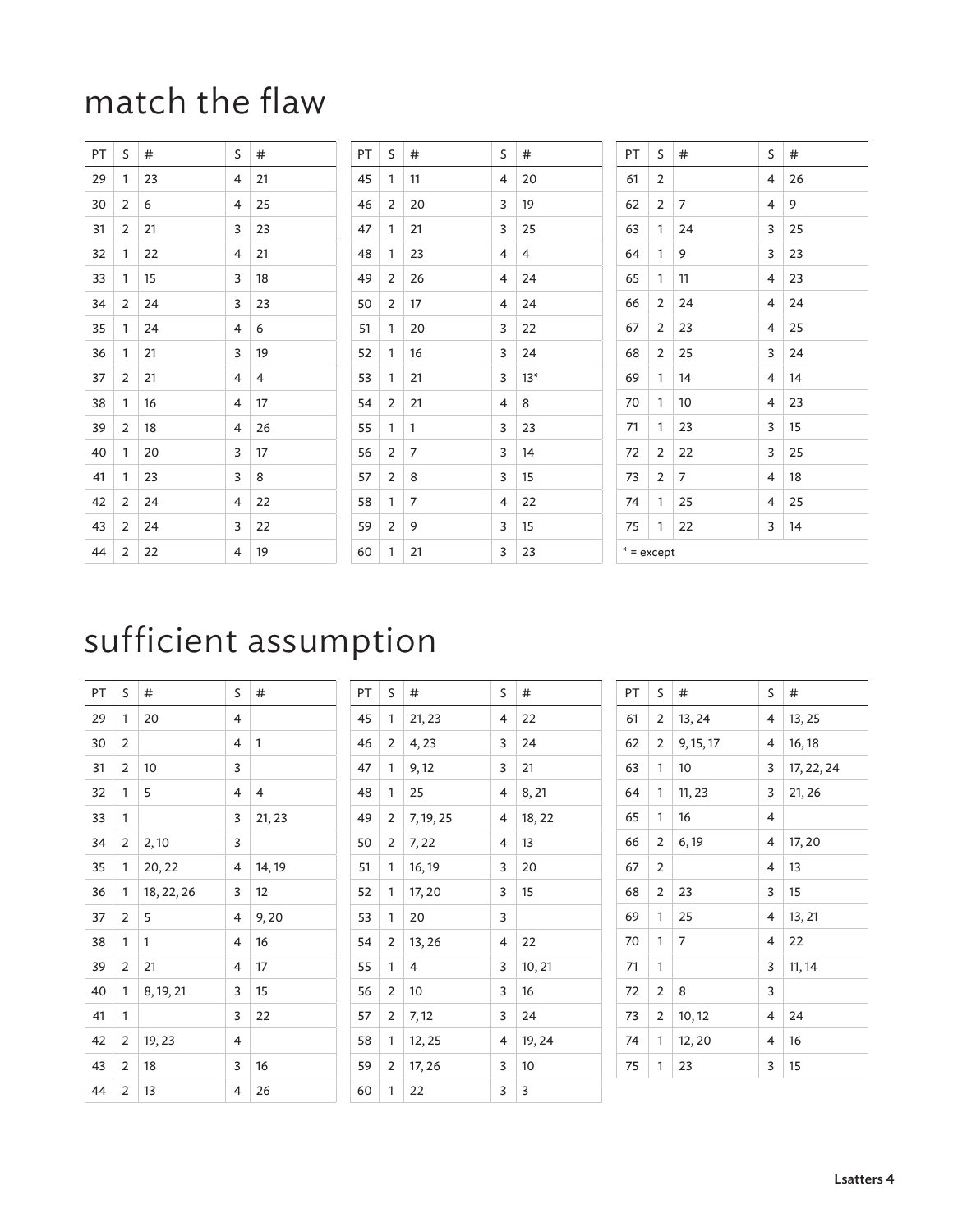### supporting principle

| PT | S              | #      | S              | #     | PT | S.           | #      | S              | $\#$  | PT | S              | $\#$      | S | #          |
|----|----------------|--------|----------------|-------|----|--------------|--------|----------------|-------|----|----------------|-----------|---|------------|
| 29 | 1              | 19, 22 | 4              | 7,17  | 45 | 1            |        | 4              | 3, 25 | 61 | $\overline{2}$ | 5, 21     | 4 | 23         |
| 30 | 2              |        | $\overline{4}$ | 23    | 46 | 2            | 5      | 3              | 14    | 62 | $\overline{2}$ | 26        | 4 | 15, 20     |
| 31 | $\overline{2}$ | 22, 24 | 3              | 4,26  | 47 | 1            | 3      | 3              | 26    | 63 | $\mathbf{1}$   | 15, 22    | 3 | 23         |
| 32 | $\mathbf{1}$   |        | 4              | 8     | 48 | $\mathbf{1}$ | 9,18   | 4              |       | 64 | 1              | 12        | 3 |            |
| 33 |                | 21     | 3              | 6     | 49 | 2            | 15     | 4              | 21    | 65 | 1              | 24        | 4 | 5          |
| 34 | 2              | 20     | 3              | 16    | 50 | 2            | 12     | 4              | 18    | 66 | $\overline{2}$ | 7,12      | 4 | 2, 11      |
| 35 | 1              | 2      | $\overline{4}$ | 11    | 51 | 1            |        | 3              | 13    | 67 | 2              | 8, 15, 18 | 4 | 7,8        |
| 36 | $\mathbf{1}$   | 15     | 3              | 20    | 52 | $\mathbf{1}$ | 8,19   | $\mathsf{3}$   |       | 68 | 2              | 16        | 3 | 1, 12      |
| 37 | 2              | 22, 24 | $\overline{4}$ | 21    | 53 | 1            |        | 3              | 12    | 69 | $\mathbf{1}$   | 6         | 4 | 17         |
| 38 | 1              | 3      | 4              | 4     | 54 | 2            |        | 4              | 9     | 70 | 1              | 23        | 4 | 1, 15      |
| 39 | 2              | 19     | $\overline{4}$ | 14    | 55 | $\mathbf{1}$ | 6      | 3              | 17    | 71 | 1              |           | 3 | 6, 9       |
| 40 | 1              | 18     | 3              | 9     | 56 | 2            | 16     | $\overline{3}$ | 3,12  | 72 | $\overline{2}$ | 1, 6      | 3 | 13, 17, 21 |
| 41 | $\mathbf{1}$   | 17     | $\overline{3}$ | 14    | 57 | 2            |        | $\overline{3}$ | 19    | 73 | $\overline{2}$ | 6         | 4 | 2          |
| 42 | $\overline{2}$ |        | $\overline{4}$ | 15    | 58 | 1            |        | 4              |       | 74 | 1              |           | 4 | 5, 21      |
| 43 | 2              | 21     | 3              | 7, 11 | 59 | 2            | 13     | 3              |       | 75 | 1              | 2,10      | 3 | 3          |
| 44 | 2              |        | 4              | 2     | 60 | $\mathbf{1}$ | 18, 23 | 3              | 9, 24 |    |                |           |   |            |

#### *conform to principle*

| 30.2.5                     | 43.3.3    | 49.4.9  | 55.1.21 | 59.3.18 | 72.3.19 |
|----------------------------|-----------|---------|---------|---------|---------|
| 32.1.3                     | 43.3.26   | 52.3.1  | 57.2.1  | 61.4.1  | 73.2.4  |
| 33.1.18                    | 44.4.4    | 52.3.11 | 57.3.16 | 62.4.2  | 73.4.7  |
| 37.2.18                    | 44.4.13   | 53.3.18 | 58.1.23 | 66.2.9  | 74.1.3  |
| 41.1.19                    | $47.1.7*$ | 54.2.18 | 59.2.23 | 70.1.14 | 74.1.7  |
| * = goes against principle |           |         |         |         |         |

#### *illustrated principle*

| 34.3.1       | 48.1.11 | 50.4.20 | 54.2.8    | 58.4.16 | 65.4.18 |  |  |  |  |
|--------------|---------|---------|-----------|---------|---------|--|--|--|--|
| 44.2.17      | 48.4.6  | 51.3.5  | $55.3.6*$ | 58.4.25 | 65.4.23 |  |  |  |  |
| 46.2.3       | 50.2.25 | 51.3.7  | 57.2.10   | 62.2.1  | 71.3.13 |  |  |  |  |
| 46.3.8       | 50.4.3  | 53.1.5  | 58.1.4    | 63.3.3  |         |  |  |  |  |
| $* =$ except |         |         |           |         |         |  |  |  |  |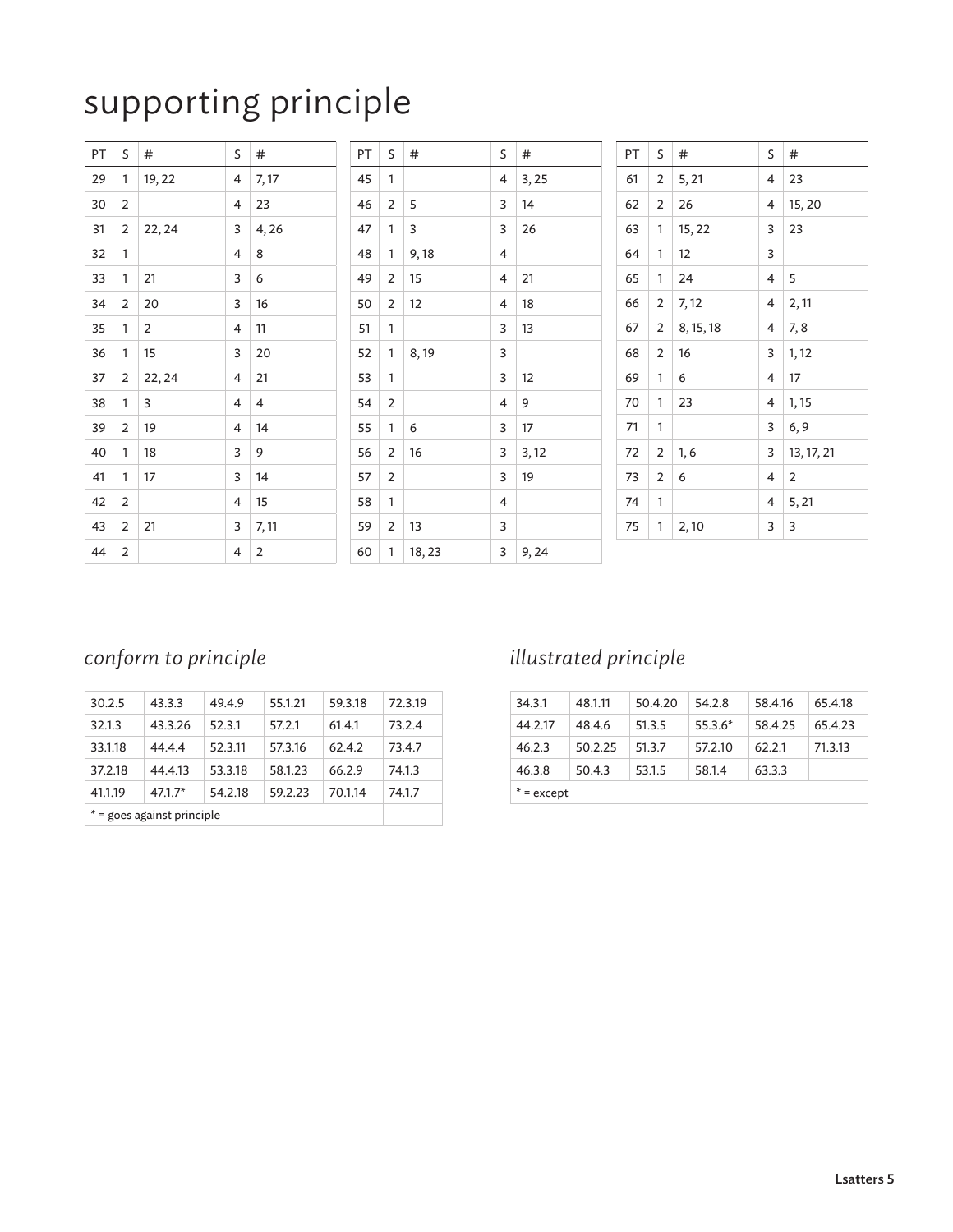## required assumption

| PT | S              | #             | S                       | $\#$        |
|----|----------------|---------------|-------------------------|-------------|
| 29 | 1              | 5, 15         | 4                       | 8           |
| 30 | $\overline{2}$ | 11, 22        | $\overline{\mathbf{4}}$ | 19          |
| 31 | $\mathbf 2$    | 2,14          | 3                       | 11, 13, 21  |
| 32 | 1              | 1, 21, 23, 25 | $\overline{\mathbf{4}}$ | 7, 16, 19   |
| 33 | $\mathbf{1}$   | 10, 13, 19    | 3                       | 11, 16, 25  |
| 34 | $\overline{2}$ | 13, 16, 21    | 3                       | 3, 5, 9, 17 |
| 35 | 1              | 14, 18        | 4                       | 16          |
| 36 | 1              | 3,20          | 3                       | 14, 16, 18  |
| 37 | 2              | 15, 19        | 4                       | 15, 19, 23  |
| 38 | 1              | 12, 14, 24    | 4                       | 6, 20, 22   |
| 39 | $\overline{2}$ | 17            | 4                       | 4, 19, 25   |
| 40 | 1              | 5, 16         | 3                       | 20, 22      |
| 41 | 1              | 6, 10, 24     | 3                       | 7,17        |
| 42 | 2              | 14            | 4                       | 2, 13, 19   |
| 43 | 2              | 10,16         | 3                       | 1, 12       |
| 44 | 2              | 5, 9, 18, 23  | 4                       | 7, 16       |
| 45 | 1              | 3             | 4                       | 6, 13       |
| 46 | 2              | 10, 13        | 3                       | 15, 17, 20  |
| 47 | 1              | 14, 17, 20    | 3                       | 13, 17      |
| 48 | 1              | 15, 20        | 4                       | 10          |
| 49 | 2              | 22            | 4                       | 13, 16, 20  |
| 50 | 2              | 14, 16        | 4                       | 11, 21      |
| 51 | 1              | 7             | 3                       | 2, 15, 18   |
| 52 | 1              | 10, 25        | 3                       | 7, 9, 13    |

| PT | S                  | #                 | S              | #                 |
|----|--------------------|-------------------|----------------|-------------------|
| 53 | 1                  | 9, 13, 15, 23     | 3              | 8, 15, 20         |
| 54 | 2                  | 6, 9              | 4              | 3, 7, 18, 24      |
| 55 | 1                  | 2, 12, 17         | 3              | 8, 19, 24         |
| 56 | 2                  | 6, 20             | 3              | 9, 18, 25         |
| 57 | 2                  | 24                | 3              | 12, 17            |
| 58 | 1                  | 1, 14, 16, 19, 22 | 4              | 11, 17, 21        |
| 59 | 2                  | 14                | 3              | 12, 16, 25        |
| 60 | 1                  | 7, 14, 20         | 3              | 11, 22            |
| 61 | 2                  | 16                | $\overline{4}$ | 20                |
| 62 | $\overline{2}$     | 12, 25            | $\overline{4}$ | 23                |
| 63 | 1                  | 5, 19             | 3              | 6, 11, 15         |
| 64 | 1                  | 15                | 3              | 12, 19            |
| 65 | 1                  | 18, 21            | 4              | 2, 13, 20         |
| 66 | 2                  | 2, 4, 10          | 4              | 3,7               |
| 67 | $\overline{2}$     | 6, 14             | 4              | 2, 11, 16, 18     |
| 68 | $\overline{2}$     | $2^*$ , 15        | 3              | 18, 23            |
| 69 | 1                  | 4, 7, 19          | 4              | 8                 |
| 70 | 1                  | 13, 21            | 4              | 6, 10, 20, 25     |
| 71 | 1                  | 16, 22            | 3              | 19                |
| 72 | 2                  | 12, 15, 21        | 3              | 4,18              |
| 73 | 2                  | 1, 8, 20          | 4              | 13, 19, 26        |
| 74 | 1                  | 8                 | 4              | 4,6               |
| 75 | 1                  | 1, 3              | 3              | 2, 17, 19, 23, 25 |
|    | * = useful to know |                   |                |                   |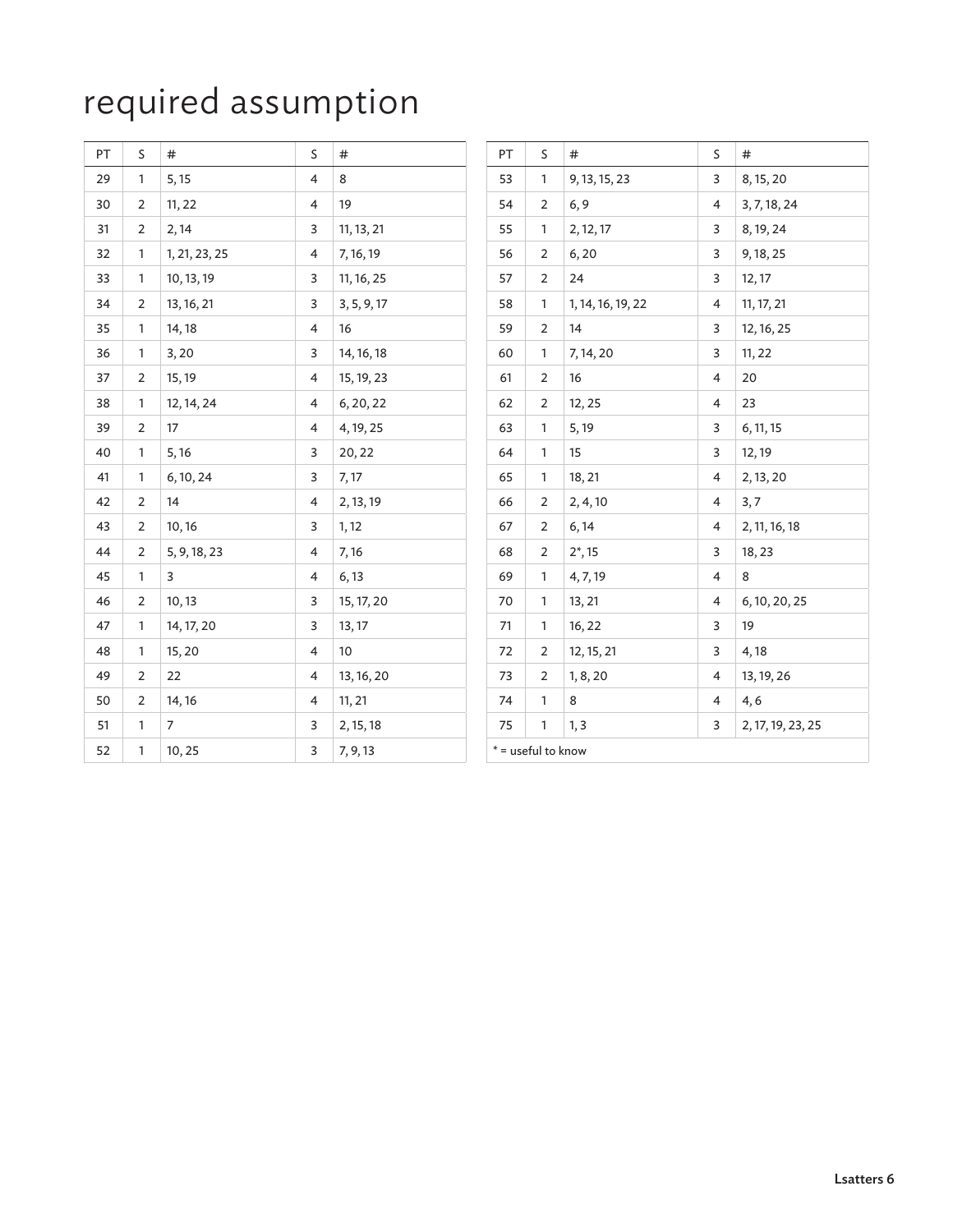### strengthen

| PT. | S              | #              | S              | $\#$                    | PT | S | $\#$           | S              | $\#$               | PT | S              | $\#$                            | S              | #              |
|-----|----------------|----------------|----------------|-------------------------|----|---|----------------|----------------|--------------------|----|----------------|---------------------------------|----------------|----------------|
| 29  |                | $3*$           | 4              | $1, 11, 20*$            | 45 | 1 | 14, 19, 26     | 4              | 7                  | 61 | $2^{\circ}$    | $6, 22*$                        | $\overline{4}$ | 4,19           |
| 30  | 2              | 3, 4, 21       | 4              | 12, 15, 18, 20          | 46 | 2 | 16, 19         | 3              | 22                 | 62 | 2              | 2, 3, 4, 16                     | 4              | 3, 22          |
| 31  | $\overline{2}$ | 5              | 3              | 7, 9                    | 47 | 1 | 11, 26         | 3              | $\overline{2}$     | 63 |                | 16, 18                          | 3              | 21             |
| 32  |                | $20*$          | 4              | 9, 11                   | 48 | 1 | 3, 7, 10, 16   | 4              | $\overline{2}$     | 64 |                | 17, 22                          | 3              | 9, 17, 24      |
| 33  |                | 1, 6           | 3              | 4, 9, 20                | 49 | 2 | $4^*$ , 11 $*$ | 4              | $4^*$              | 65 |                | 1, 13, 14, 19                   | 4              | 22             |
| 34  | 2              | 14             | 3              | 21, 24                  | 50 | 2 | 13             | 4              | 9,23               | 66 | $\overline{2}$ | 3,17                            | 4              | 12, 16         |
| 35  |                | $15*$          | 4              | 10                      | 51 | 1 | 24             | 3              | 3,25               | 67 | 2              | 3,25                            | 4              | $\overline{4}$ |
| 36  | $\mathbf{1}$   |                | 3              | 7, 11, 26               | 52 | 1 | 4              | 3              | 3                  | 68 | $\overline{2}$ | 5, 13                           | 3              | 7, 17          |
| 37  | $\overline{2}$ | $1, 6, 20*$    | 4              | $13^*$ , 25             | 53 | 1 | $1^*$ , 6, 10  | 3              | 1, 11, 25          | 69 | 1              | 13                              | 4              | 23             |
| 38  |                | $\overline{4}$ | $\overline{4}$ | $5*$                    | 54 | 2 | 24             | 4              | 1,20               | 70 |                | 3, 25                           | 4              | $\overline{4}$ |
| 39  | 2              | 10, 15         | 4              | $13^*$ , 18             | 55 | 1 | 23             | $\overline{3}$ | 3,14               | 71 |                | 6, 12                           | 3              | 4,8,16*,22,25  |
| 40  |                | 6, 11, 13      | 3              | $2^*$ , 8, 24           | 56 | 2 | 14, 24         | 3              | 8,13               | 72 | 2              | 3, 7, 23, 25                    | 3              | 6, 8, 12       |
| 41  |                | 12             | 3              | $15^*$ , 19 $*$         | 57 | 2 | 5, 22          | 3              | 9                  | 73 | 2              | 22                              | 4              | 20             |
| 42  | 2              | 10, 18         | 4              | $1, 9^{\circ}, 23$      | 58 | 1 |                | 4              | 23                 | 74 |                | 2, 4, 10, 17                    | 4              | 3,26           |
| 43  | 2              | $8^*$ , 14     | 3              | $2^*$ , 10              | 59 | 2 | 1, 3, 5, 22    | 3              | 11                 | 75 | $\mathbf{1}$   | 9, 15, 21                       | 3              | 6, 12, 21      |
| 44  | $\overline{2}$ | 7,15           |                | $4$ 14, 17 <sup>*</sup> | 60 | 1 | 11             |                | $3 \mid 2, 20, 21$ |    |                | $* =$ except, $\hat{ }$ = least |                |                |

### weaken

| PT | S              | #                           | S | #                   | PT | S | #                   | S | #                        | <b>PT</b> | S              | #                            | S.             | #                     |
|----|----------------|-----------------------------|---|---------------------|----|---|---------------------|---|--------------------------|-----------|----------------|------------------------------|----------------|-----------------------|
| 29 |                | 16, 24                      | 4 | 9, 24               | 45 | 1 | 2, 12, 16, 18       | 4 | 4                        | 61        | 2              | 11, 14, 20, 23               | 4              | 8, 21                 |
| 30 | 2              | $1, 8, 9, 24^{\circ}$       | 4 | 11, 17, 24          | 46 | 2 | 8, 22, 25           | 3 | 6                        | 62        | 2              | 22                           | 4              | 5,14                  |
| 31 | 2              | 3, 6, 16, 19                | 3 | $12^*$ , 24         | 47 | 1 | 2, 19, 22, 24       | 3 | $4, 7^{\degree}, 14, 24$ | 63        | 1              | $2,7^*$                      | 3              | 9,16                  |
| 32 |                | $12, 17*$                   | 4 | 2                   | 48 | 1 | 1, 19               | 4 | 9, 20, 23, 26            | 64        | 1              | 4, 8, 10, 13                 | 3              | 15                    |
| 33 |                | 4, 17, 20 <sup>*</sup> , 25 | 3 | 7, 24               | 49 | 2 | 6, 8, 14            | 4 | 8                        | 65        | 1              | 5                            | 4              | $3,19*$               |
| 34 | 2              | 12, 17, 25                  | 3 | 6, 18, 20           | 50 | 2 | $2^{\sim}$ , 24*    | 4 | 5, 12                    | 66        | 2              | 5                            | 4              | $4, 6^{\degree}, 8$   |
| 35 |                | $4^{\sim}$ , 8, 13          | 4 | $5, 17^*$ , 20      | 51 | 1 | 8,25                | 3 | 1                        | 67        | 2              | 1, 17                        | $4^{\circ}$    | 6, 10, 24             |
| 36 |                | 2, 8, 25                    | 3 | 2, 5                | 52 | 1 | $9^{\circ}, 12, 21$ | 3 | 6, 19                    | 68        | $\overline{2}$ | 4                            | 3              | 9                     |
| 37 | $\overline{2}$ | 4,14                        | 4 | $2, 11^{\circ}, 18$ | 53 | 1 | 3, 8                | 3 | 4, 9, 14, 16             | 69        | 1              | 17, 22                       | 4              | $7, 15^{\degree}, 19$ |
| 38 | 1              | $10^{\circ}, 17$            | 4 | 13, 15              | 54 | 2 | 3,14                | 4 | $10^{\circ}$             | 70        | 1              | 16                           | $\overline{4}$ | 12, 19                |
| 39 | $\overline{2}$ | 9^                          | 4 | $1, 22*$            | 55 | 1 | 7, 9, 22            | 3 | $4^{\circ}, 9, 22$       | 71        | 1              | 13                           | 3              | $21*$                 |
| 40 |                | 17                          | 3 | 5                   | 56 | 2 | 3, 8                | 3 | 20                       | 72        | 2              | 2,10                         | 3              | 2,10                  |
| 41 | $\mathbf{1}$   | $13^{\circ}, 16$            | 3 | $16^*$ , 26         | 57 | 2 | 9, 14, 17, 20       | 3 | 6, 11                    | 73        | 2              | 9,19                         | 4              | 1, 17                 |
| 42 | $\overline{2}$ | 1, 4, 6, 20, 25             | 4 | 6                   | 58 | 1 | 5, 24               | 4 | 2,10                     | 74        | 1              | 6, 23                        | 4              | 24                    |
| 43 | $\overline{2}$ | 6                           | 3 | 8,19                | 59 | 2 | 21, 25              | 3 | 2, 13                    | 75        | 1              | 5, 11                        | 3              | $13, 22*$             |
| 44 | $\overline{2}$ | $4, 8^*$ , 20               | 4 | 1, 5                | 60 | 1 | 6, 13, 16           | 3 | 4, 13                    |           |                | $* =$ except, $* =$ response |                |                       |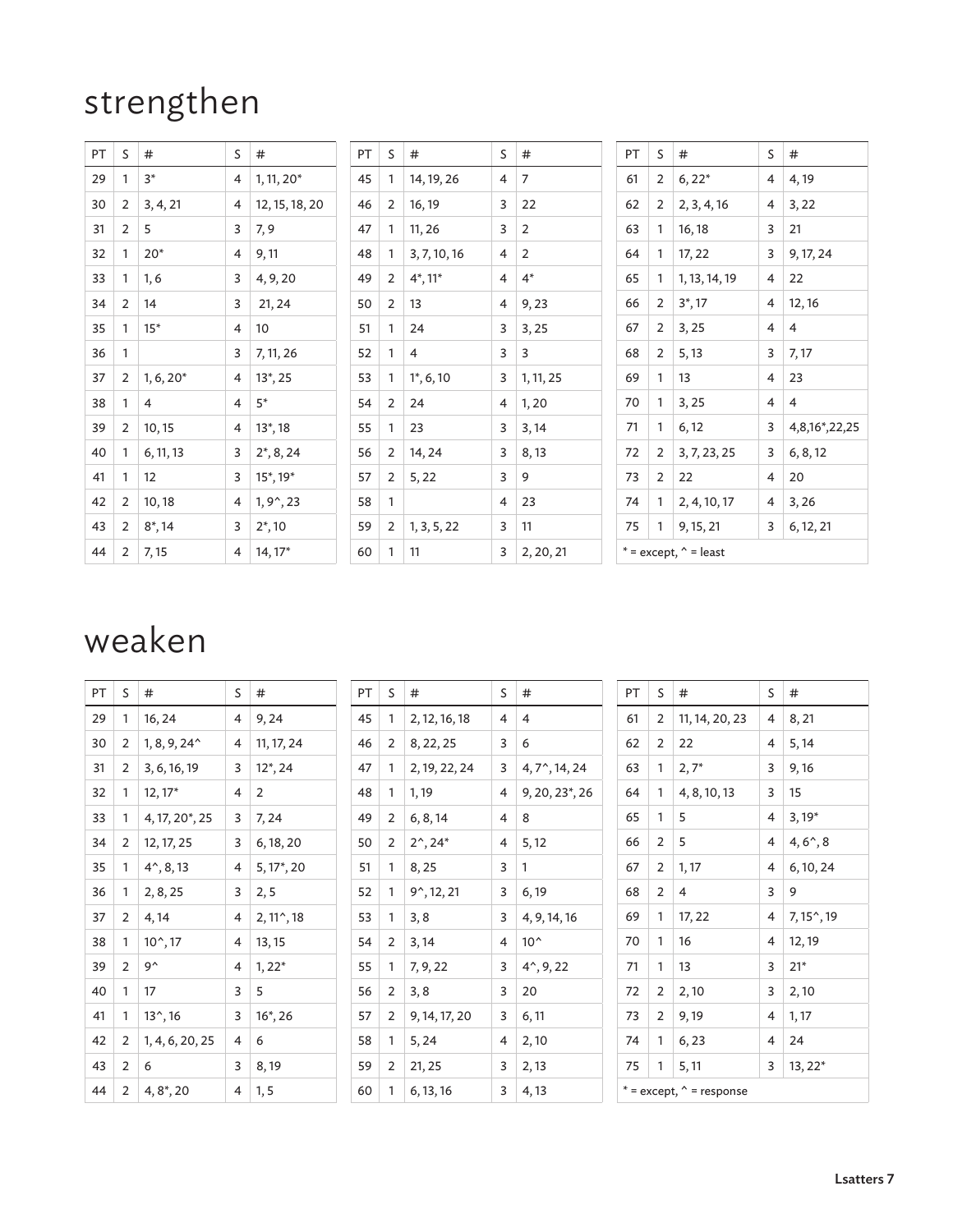### i.d. the conclusion

| PT | S              | #      | S | #              |
|----|----------------|--------|---|----------------|
| 29 | 1              | 11     | 4 | 6              |
| 30 | $\overline{2}$ |        | 4 | $\overline{2}$ |
| 31 | $\overline{2}$ | 4      | 3 | 14             |
| 32 | 1              | 13     | 4 | 12             |
| 33 | 1              | 5      | 3 |                |
| 34 | 2              | 15, 18 | 3 |                |
| 35 | 1              | 3,16   | 4 | 9              |
| 36 | 1              | 6      | 3 | 3, 9           |
| 37 | $\overline{2}$ |        | 4 |                |
| 38 | 1              | 2      | 4 | 3, 11          |
| 39 | $\overline{2}$ | 1      | 4 |                |
| 40 | 1              | 9      | 3 | 4              |
| 41 | 1              | 5      | 3 | 18             |
| 42 | $\overline{2}$ |        | 4 | 10             |
| 43 | 2              |        | 3 | 14, 23         |
| 44 | $\overline{2}$ | 16     | 4 |                |

| PT | S              | #     | S | #              |
|----|----------------|-------|---|----------------|
| 45 | 1              | 1, 17 | 4 | 1, 9           |
| 46 | $\overline{2}$ |       | 3 | 5, 21          |
| 47 | 1              |       | 3 | 6              |
| 48 | 1              | 5, 8  | 4 | 1, 12          |
| 49 | 2              |       | 4 | 7              |
| 50 | 2              | 4,20  | 4 | 25             |
| 51 | 1              | 1, 13 | 3 | 16             |
| 52 | 1              | 1     | 3 | $\overline{2}$ |
| 53 | 1              | 4     | 3 | 3, 5           |
| 54 | 2              | 11    | 4 | 11             |
| 55 | 1              | 18    | 3 | 13, 20         |
| 56 | 2              |       | 3 | 5, 19          |
| 57 | $\overline{2}$ |       | 3 | 3              |
| 58 | 1              | 13    | 4 | 3              |
| 59 | 2              | 10    | 3 | 9              |
| 60 | 1              | 8     | 3 | 15             |

| PT | S              | #              | S | #        |
|----|----------------|----------------|---|----------|
| 61 | $\overline{2}$ | 9              | 4 | 6, 16    |
| 62 | 2              | 10             | 4 | 1, 12    |
| 63 | 1              | 8,13           | 3 | 10       |
| 64 | 1              | 1              | 3 |          |
| 65 | 1              | 2, 9           | 4 | 14       |
| 66 | 2              | 18             | 4 | 5, 9, 26 |
| 67 | 2              |                | 4 | 1        |
| 68 | 2              | 17, 19         | 3 | 8, 11    |
| 69 | 1              | 9              | 4 | 1, 24    |
| 70 | 1              | 18             | 4 | 16       |
| 71 | 1              | 5,7            | 3 | 12       |
| 72 | $\overline{2}$ | $\overline{4}$ | 3 | 3,9      |
| 73 | $\overline{2}$ | 11             | 4 | 5, 11    |
| 74 | 1              | 13             | 4 | 2        |
| 75 | 1              | 8              | 3 | 8        |

### i.d. the role

| PT | S              | #      | S              | #             |
|----|----------------|--------|----------------|---------------|
| 29 | 1              |        | 4              | 2, 15         |
| 30 | 2              |        | 4              | 3, 13         |
| 31 | 2              | 12     | 3              | 16            |
| 32 | 1              | 15     | 4              | 23            |
| 33 | 1              |        | 3              | 14            |
| 34 | 2              | 22     | 3              | 14, 26        |
| 35 | 1              | 1, 9   | 4              | 2, 15         |
| 36 | 1              |        | 3              | 6             |
| 37 | 2              |        | 4              |               |
| 38 | 1              | 18     | 4              | 18            |
| 39 | $\overline{2}$ | 16, 22 | $\overline{4}$ |               |
| 40 | 1              | 25     | 3              | 6             |
| 41 | 1              |        | 3              |               |
| 42 | 2              | 2      | 4              | 3, 16, 18, 21 |
| 43 | 2              | 2, 23  | 3              |               |
| 44 | 2              | 19, 24 | 4              | 6,24          |

| PT | S              | #          | S              | #              |
|----|----------------|------------|----------------|----------------|
| 45 | 1              |            | 4              | 23             |
| 46 | 2              |            | 3              | 16, 18         |
| 47 | 1              |            | 3              |                |
| 48 | 1              |            | 4              | 5              |
| 49 | 2              | 12         | 4              |                |
| 50 | $\overline{2}$ | 15, 19     | $\overline{4}$ | 6              |
| 51 | 1              | 14         | 3              | 11, 23         |
| 52 | 1              |            | 3              | 17             |
| 53 | 1              | 11, 14     | 3              | 10             |
| 54 | 2              | 17         | 4              | 15             |
| 55 | 1              | 19         | 3              | $\overline{7}$ |
| 56 | $\overline{2}$ | 9,25       | 3              |                |
| 57 | 2              | 13, 16, 21 | 3              | 21             |
| 58 | 1              |            | 4              |                |
| 59 | 2              | 7,18       | 3              |                |
| 60 | 1              | 4          | 3              | 5, 7           |

| PT | S              | #          | S              | #              |
|----|----------------|------------|----------------|----------------|
| 61 | 2              |            | 4              | 17, 22         |
| 62 | 2              |            | 4              | $\overline{4}$ |
| 63 | 1              |            | 3              | 1              |
| 64 | 1              | 14, 25     | 3              | 10, 16         |
| 65 | 1              | 10, 22     | 4              | 12, 21         |
| 66 | $\overline{2}$ |            | 4              |                |
| 67 | 2              | 12, 20, 22 | 4              | 22             |
| 68 | 2              | 11, 22     | 3              |                |
| 69 | 1              | 11         | $\overline{4}$ | 12             |
| 70 | 1              | 17         | 4              | 24             |
| 71 | 1              | 11         | 3              |                |
| 72 | 2              | 13         | 3              | 15             |
| 73 | 2              |            | 4              | 9              |
| 74 | 1              | 14         | $\overline{4}$ |                |
| 75 | 1              | 14, 16     | 3              | 20             |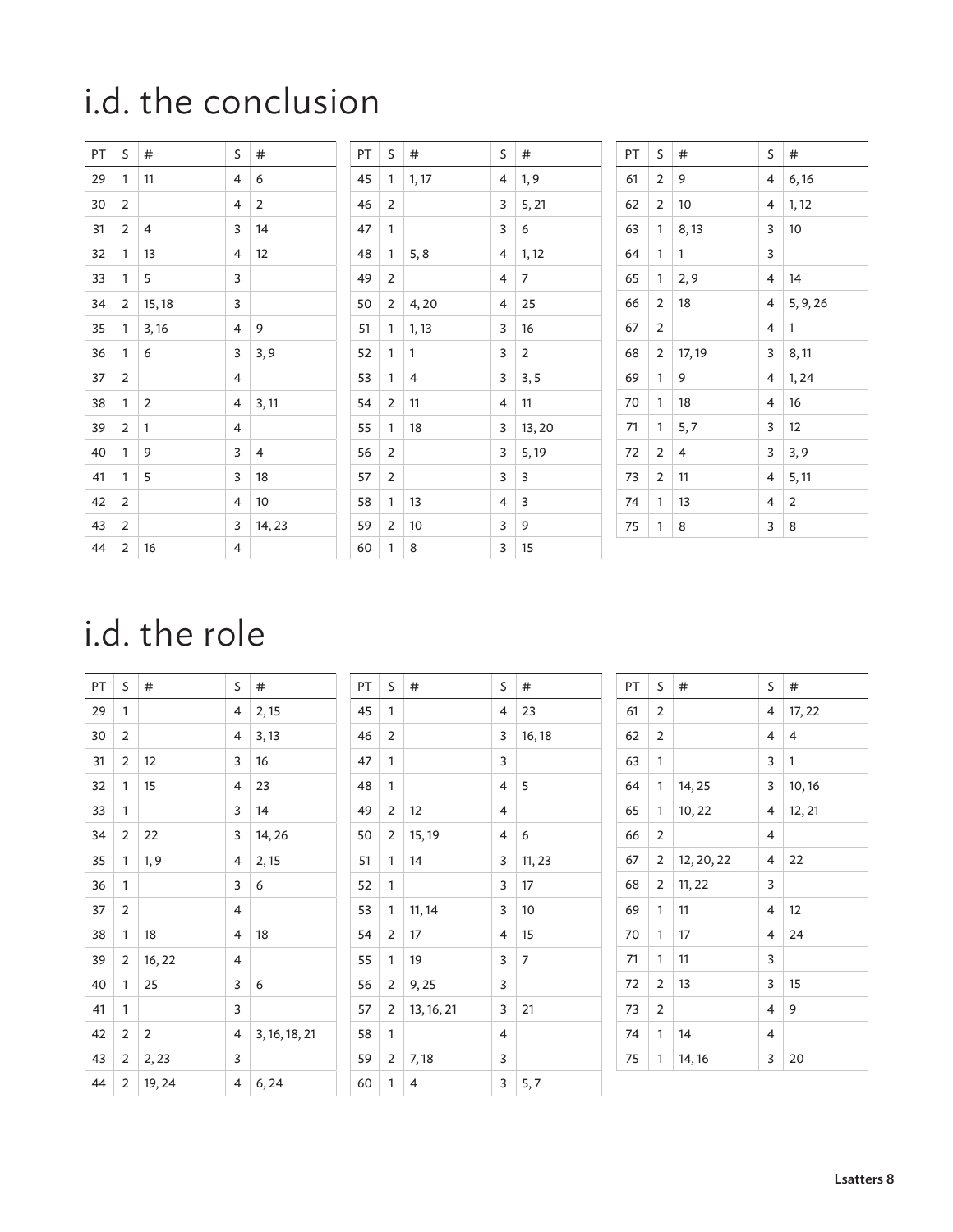### reasoning structure

| 29.1.12 | 37.4.10 | 47.3.20 | 59.3.14 | 63.3.19 | 71.1.2  |
|---------|---------|---------|---------|---------|---------|
| 32.1.8  | 40.1.2  | 49.4.15 | 59.3.23 | 64.1.3  | 71.1.9  |
| 33.1.2  | 40.3.13 | 52.3.5  | 60.1.2  | 66.2.25 | 73.2.16 |
| 33.3.12 | 45.1.4  | 53.3.24 | 60.1.25 | 67.4.12 | 73.4.4  |
| 35.1.11 | 45.1.7  | 55.1.3  | 61.2.4  | 68.3.20 | 74.4.14 |
| 36.1.7  | 45.4.12 | 56.3.6  | 61.2.17 | 69.1.23 | 74.4.17 |
| 36.3.8  | 46.3.10 | 58.1.6  | 62.4.21 | 69.4.4  | 75.1.4  |
| 36.3.24 | 47.1.10 | 58.1.26 | 63.1.17 | 70.4.26 | 75.3.11 |

#### *response*

| 29.1.2  | 34.2.8  | 37.2.10 | 41.1.3  | 54.4.2  | 65.4.16 |
|---------|---------|---------|---------|---------|---------|
| 30.2.7  | 34.3.8  | 37.2.13 | 41.3.9  | 56.2.11 | 68.2.26 |
| 30.4.16 | 35.1.5  | 39.4.3  | 41.3.12 | 57.3.5  | 70.4.8  |
| 31.3.20 | 35.4.25 | 39.4.8  | 46.2.17 | 58.4.12 | 73.2.14 |
| 32.4.1  | 36.1.1  | 40.1.4  | 54.2.10 | 62.2.14 | 74.4.1  |

### match the reasoning

| PT | S              | #     | S | #            |
|----|----------------|-------|---|--------------|
| 29 | 1              | $13*$ | 4 |              |
| 30 | 2              | 14    | 4 | 9            |
| 31 | 2              | 23    | 3 | 18           |
| 32 | 1              | 16    | 4 |              |
| 33 | 1              | 23    | 3 |              |
| 34 | $\overline{2}$ | 6     | 3 | $25^{\circ}$ |
| 35 | 1              |       | 4 | 23           |
| 36 | 1              |       | 3 |              |
| 37 | 2              | 26    | 4 | 14           |
| 38 | 1              | 22    | 4 |              |
| 39 | $\overline{2}$ | 8     | 4 |              |
| 40 | 1              | 23    | 3 | 25           |
| 41 | 1              | 15    | 3 | 24           |
| 42 | 2              | 22    | 4 |              |
| 43 | 2              | 11    | 3 | 25           |
| 44 | 2              |       | 4 | 21           |

| PT | S              | #  | S              | #  |
|----|----------------|----|----------------|----|
| 45 | 1              | 25 | 4              |    |
| 46 | 2              | 18 | 3              |    |
| 47 | 1              | 15 | 3              |    |
| 48 | 1              | 12 | 4              | 22 |
| 49 | 2              | 24 | $\overline{4}$ | 17 |
| 50 | $\overline{2}$ |    | $\overline{4}$ | 14 |
| 51 | 1              | 5  | 3              | 24 |
| 52 | 1              | 3  | 3              |    |
| 53 | 1              | 19 | 3              | 23 |
| 54 | $\overline{2}$ | 23 | $\overline{4}$ | 25 |
| 55 | 1              |    | 3              | 15 |
| 56 | 2              |    | 3              | 24 |
| 57 | 2              | 19 | 3              | 20 |
| 58 | 1              |    | $\overline{4}$ |    |
| 59 | 2              | 16 | 3              |    |
| 60 | 1              | 17 | 3              | 6  |

| PT | S              | #                               | S | #  |
|----|----------------|---------------------------------|---|----|
| 61 | 2              |                                 | 4 | 9  |
| 62 | 2              |                                 | 4 | 25 |
| 63 | 1              | 21                              | 3 | 20 |
| 64 | 1              | 21                              | 3 | 25 |
| 65 | 1              |                                 | 4 | 17 |
| 66 | 2              | 16                              | 4 | 13 |
| 67 | 2              | 19                              | 4 | 19 |
| 68 | $\overline{2}$ | 9                               | 3 | 22 |
| 69 | 1              |                                 | 4 | 10 |
| 70 | 1              | 19                              | 4 | 17 |
| 71 | 1              | 14                              | 3 | 24 |
| 72 | 2              | 26                              | 3 | 23 |
| 73 | 2              | 17                              | 4 | 21 |
| 74 | 1              | 19                              | 4 | 19 |
| 75 | 1              | 25                              | 3 | 9  |
|    |                | * = least similar, ^ = response |   |    |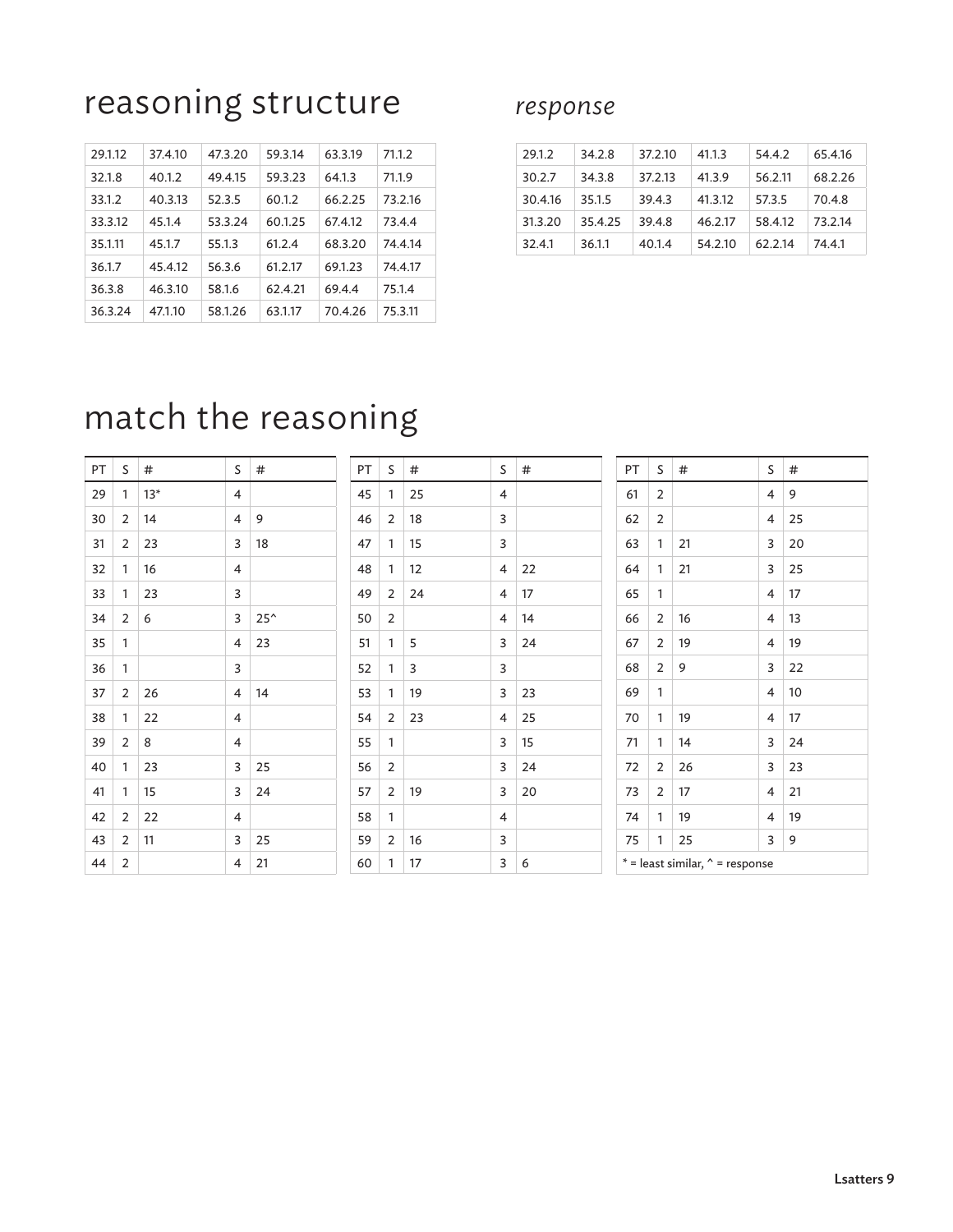### inference

| PT | S              | $\#$                                      | S              | $\#$                         | PT | S                                                                                          | $\#$                       | S              | $\#$                   |
|----|----------------|-------------------------------------------|----------------|------------------------------|----|--------------------------------------------------------------------------------------------|----------------------------|----------------|------------------------|
| 29 | 1              | 6, 8, 18, 21                              | 4              | 3, 12, 22*, 23               | 53 | $\mathbf{1}$                                                                               | 7, 16                      | 3              | 7, 19, 21              |
| 30 | 2              | 16, 18, 19^, 20, 23+                      | 4              | 4, 7*, 10, 22                | 54 | 2                                                                                          | 7, 12, 16, 20, 25          | 4              | 5, 12, 23              |
| 31 | 2              | 7, 8*, 15*, 17, 20                        | 3              | 6, 10, 22                    | 55 | 1                                                                                          | 5, 8, 10, 15, 25 $\degree$ | 3              | 3, 5, 12, 16           |
| 32 | 1              | 7, 9†, 11, 18, 24                         | 4              | 10, 14, 24                   | 56 | 2                                                                                          | $5 + 19, 23$               | 3              | 2, 11, 15, 22*         |
| 33 | 1              | 7, 9, 11, 16 <sup><math>\sim</math></sup> | 3              | 8, 10, 13                    | 57 | $\overline{2}$                                                                             | $2, 18, 23 \pm 25$         | 3              | 13, 23, 25             |
| 34 | 2              | 4, 19, 23                                 | 3              | 12, 13, 19, 22*              | 58 | $\mathbf{1}$                                                                               | 10, 15, 20                 | 4              | 6, 9, 13, 15           |
| 35 | $\mathbf{1}$   | 12, 19                                    | 4              | 1^, 3, 21, 22‡, 26           | 59 | $\overline{2}$                                                                             | 12, 19, 24                 | 3              | 3, 7, 19, 21           |
| 36 | 1              | 4, 5‡, 11, 14, 16                         | 3              | $17,23+$                     | 60 | 1                                                                                          | 3, 24                      | 3              | 10, 12, 14, 17         |
| 37 | $\overline{2}$ | 2, 7, 9, 12                               | 4              | 1, 3, 6, 8                   | 61 | 2                                                                                          | 3, 10, 15                  | 4              | $3^{\wedge}, 5, 7, 10$ |
| 38 | 1              | 13, 15, 19, 20, 21                        | 4              | 1, 10, 24, 25^               | 62 | $\overline{2}$                                                                             | 6, 19, 21, 24*             | $\overline{4}$ | 6, 8, 11, 24           |
| 39 | $\overline{2}$ | $6, 7, 12, 24*$                           | 4              | 6, 10, 16                    | 63 | 1                                                                                          | 1, 6, 9, 12, 20            | 3              | 5, 7, 13               |
| 40 | 1              | 3, 7, 22, 24                              | 3              | 3, 11                        | 64 | 1                                                                                          | 2, 18, 20                  | 3              | 1, 3, 22               |
| 41 | 1              | 7, 9, 11, 21                              | 3              | $2^*$ , 3, 6, 10 $^*$ , 25   | 65 | 1                                                                                          | 4, 7, 25                   | 4              | 6, 9, 15               |
| 42 | 2              | 7, 11, 16                                 | 4              | 7, 17, 25 <sup>*</sup> , 26  | 66 | 2                                                                                          | 14, 22                     | 4              | 21                     |
| 43 | $\overline{2}$ | 4, 7, 17, 22                              | 3              | 9, 17*, 21, 24               | 67 | 2                                                                                          | 5, 7, 11, 24               | $\overline{4}$ | 5, 15, 17, 20          |
| 44 | $\mathbf{2}$   | 2, 11, 14                                 | $\overline{4}$ | 3, 8, 12, 15, 18*, 23        | 68 | $\overline{2}$                                                                             | 1, 8, 10, 18               | 3              | 2, 4, 10, 13, 19       |
| 45 | $\mathbf{1}$   | 8,22                                      | 4              | 16, 18                       | 69 | 1                                                                                          | 10, 12, 16, 21             | $\overline{4}$ | 2, 9, 20               |
| 46 | 2              | 2, 7, 12                                  | 3              | 9, 11, 25                    | 70 | 1                                                                                          | 1, 8, 22, 24               | $\overline{4}$ | 2, 14, 18, 21          |
| 47 | $\mathbf{1}$   | 13, 16, 18                                | 3              | 1, 3, 10, 12                 | 71 | 1                                                                                          | 1, 4, 8, 15, 17            | 3              | 5, 10, 17, 23          |
| 48 | 1              | 6, 14, 26                                 | 4              | $3, 14, 16, 18$ <sup>*</sup> | 72 | 2                                                                                          | 17, 24                     | 3              | 16, 20, 24             |
| 49 | 2              | 9, 16*, 20, 21*                           | 4              | 3, 5*, 10, 14, 19            | 73 | 2                                                                                          | 21, 23, 25                 | 4              | 8, 12, 14, 16          |
| 50 | $\overline{2}$ | 9,18                                      | 4              | 1, 10, 15                    | 74 | $\mathbf{1}$                                                                               | 1, 11, 22, 24              | 4              | 7, 11, 13, 23          |
| 51 | $\mathbf{1}$   | 11, 21                                    | 3              | 12, 14, 19, 21               | 75 | $\mathbf{1}$                                                                               | 13, 17, 20                 | 3              | 1, 4, 24               |
| 52 | $\mathbf{1}$   | 5, 7, 13, 15, 18*, 24                     | 3              | 14, 18, 23                   |    | * = must be false, $\hat{ }$ = except, $\hat{ }$ = opinion/conclusion, $\hat{ }$ = against |                            |                |                        |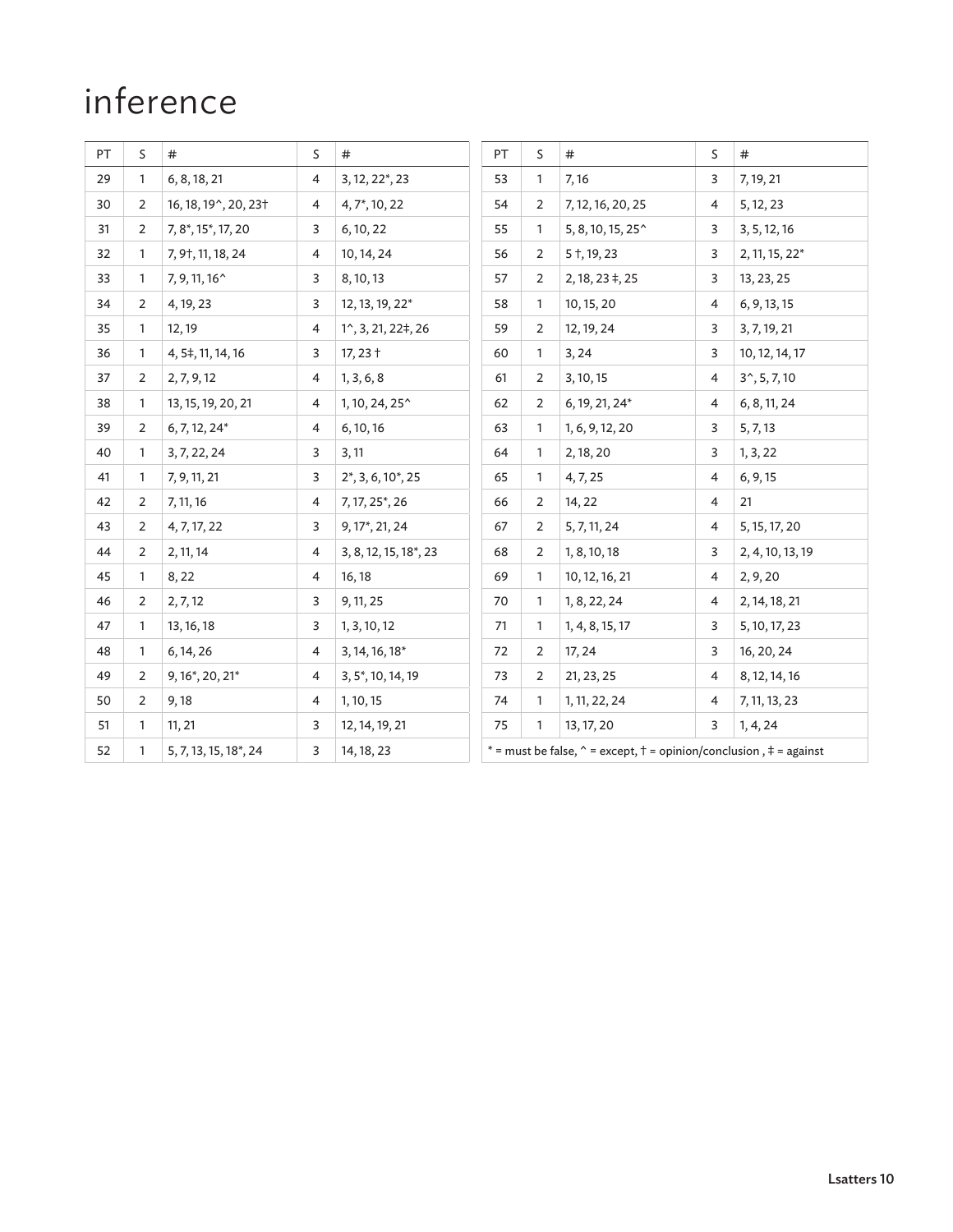### give an example

| PT | S              | #     | S              | #          | PT | S              | #      |
|----|----------------|-------|----------------|------------|----|----------------|--------|
| 29 | 1              |       | $\overline{4}$ | 10         | 45 | 1              | 9      |
| 30 | $\overline{2}$ |       | 4              |            | 46 | 2              | 15, 21 |
| 31 | 2              |       | 3              |            | 47 | 1              | 5      |
| 32 | 1              |       | 4              | 3,18       | 48 | 1              | 4      |
| 33 | $\mathbf{1}$   |       | 3              |            | 49 | 2              | 3      |
| 34 | $\overline{2}$ |       | 3              |            | 50 | 2              | 1,23   |
| 35 | $\mathbf{1}$   | 7     | $\overline{4}$ |            | 51 | 1              | 9, 17  |
| 36 | 1              | 17    | 3              | 15         | 52 | 1              | 22     |
| 37 | $\overline{2}$ |       | $\overline{4}$ |            | 53 | 1              | 17     |
| 38 | 1              | 7     | 4              | $7^*$ , 23 | 54 | 2              |        |
| 39 | $\overline{2}$ | 11    | 4              | 24         | 55 | 1              | 11, 16 |
| 40 | $\mathbf{1}$   |       | 3              |            | 56 | 2              | 18     |
| 41 | 1              | 14    | 3              |            | 57 | $\overline{2}$ |        |
| 42 | 2              | 9, 21 | 4              | 8          | 58 | 1              | 2, 21  |
| 43 | 2              |       | 3              | 5          | 59 | 2              |        |
| 44 | 2              | 12    | 4              |            | 60 | 1              |        |

| PT | S              | #                                     | S                        | #  |
|----|----------------|---------------------------------------|--------------------------|----|
| 61 | 2              | $\overline{2}$                        | $\overline{4}$           |    |
| 62 | 2              | 13, 18*                               | $\overline{4}$           |    |
| 63 | 1              | 11                                    | 3                        |    |
| 64 | 1              |                                       | 3                        | 18 |
| 65 | 1              | 6                                     | $\overline{4}$           |    |
| 66 | $\overline{2}$ |                                       | 4                        | 14 |
| 67 | $\overline{2}$ |                                       | 4                        |    |
| 68 | 2              |                                       | 3                        |    |
| 69 | 1              | 8,18^                                 | 4                        | 6  |
| 70 | 1              | 6                                     | $\overline{4}$           |    |
| 71 | 1              | 19^, 25                               | 3                        |    |
| 72 | $\overline{2}$ |                                       | 3                        |    |
| 73 | 2              |                                       | $\overline{\mathcal{L}}$ |    |
| 74 | 1              |                                       | 4                        |    |
| 75 | 1              |                                       | 3                        |    |
|    |                | $*$ = except, $\hat{}$ = goes against |                          |    |

### i.d. the disagreement

| PT | S | #                             | S | #                 |
|----|---|-------------------------------|---|-------------------|
| 29 | 1 | 1, 9                          | 4 | 13, 16            |
| 30 | 2 | 10                            | 4 | 21                |
| 31 | 2 | 1                             | 3 | 3, 15, 19         |
| 32 | 1 |                               | 4 | 20, 25^           |
| 33 | 1 | 3                             | 3 | $2^{\wedge}$ , 19 |
| 34 | 2 |                               | 3 | 7, 15             |
| 35 | 1 | 26†                           | 4 |                   |
| 36 | 1 |                               | 3 | $4,10*$           |
| 37 | 2 | 11, 23                        | 4 | $7, 24*$          |
| 38 | 1 | 5                             | 4 | 26                |
| 39 | 2 | $4^*$ , 13, 23                | 4 | 2,7               |
| 40 | 1 | $10^{\circ}, 15^{\circ}$      | 3 | 16                |
| 41 | 1 |                               | 3 |                   |
| 42 | 2 | 8, 13                         | 4 |                   |
| 43 | 2 | $1, 5^{\sim}, 13, 19^{\circ}$ | 3 | 6                 |
| 44 | 2 | 6                             | 4 | 10                |

| PT | S              | #              | S | $\#$ |
|----|----------------|----------------|---|------|
| 45 | 1              | 6, 10          | 4 | 8    |
| 46 | 2              | 1, 9           | 3 |      |
| 47 | 1              | 4,25+          | 3 | 5, 9 |
| 48 | 1              |                | 4 |      |
| 49 | 2              | 1,10           | 4 |      |
| 50 | $\overline{2}$ | 11             | 4 | 8    |
| 51 | 1              | 23             | 3 |      |
| 52 | 1              |                | 3 | 10   |
| 53 | 1              | $2,12^{\circ}$ | 3 |      |
| 54 | $\overline{2}$ |                | 4 |      |
| 55 | 1              |                | 3 |      |
| 56 | $\overline{2}$ | 21, 17, 21     | 3 |      |
| 57 | 2              | 11             | 3 |      |
| 58 | 1              |                | 4 |      |
| 59 | $\overline{2}$ | 2              | 3 |      |
| 60 | 1              |                | 3 | 25   |

 $S \mid #$  $4 \mid 2, 21$  $3 \mid 12$  $3 | 18, 22$ 

 $\overline{4}$  $\overline{4}$  $\overline{4}$  $\overline{3}$  $3 \mid 25$  $\overline{3}$  $4 \mid 17$  $\overline{\mathbf{3}}$  $3 \mid 23$  $3 \mid 14^{\wedge}$  $4 \mid 4$  $3 \mid 6$  $3 \mid 18$ 

| PT | S                                                                                                    | #              | S              | #      |  |  |  |
|----|------------------------------------------------------------------------------------------------------|----------------|----------------|--------|--|--|--|
| 61 | 2                                                                                                    | 7              | 4              | 18     |  |  |  |
| 62 | 2                                                                                                    |                | 4              |        |  |  |  |
| 63 | 1                                                                                                    | 14             | 3              | 4      |  |  |  |
| 64 | 1                                                                                                    |                | 3              | 5,7    |  |  |  |
| 65 | 1                                                                                                    | 23             | $\overline{4}$ | 4,25   |  |  |  |
| 66 | 2                                                                                                    | 20             | 4              | 19, 23 |  |  |  |
| 67 | 2                                                                                                    | 10, 16         | 4              |        |  |  |  |
| 68 | 2                                                                                                    | 21             | 3              | 25     |  |  |  |
| 69 | 1                                                                                                    | 2 <sub>1</sub> | 4              | 25†    |  |  |  |
| 70 | 1                                                                                                    | 4              | 4              | 5†     |  |  |  |
| 71 | 1                                                                                                    | 10             | 3              | 2      |  |  |  |
| 72 | 2                                                                                                    | 19             | 3              |        |  |  |  |
| 73 | 2                                                                                                    |                | 4              |        |  |  |  |
| 74 | 1                                                                                                    |                | 4              |        |  |  |  |
| 75 | 1                                                                                                    |                | 3              |        |  |  |  |
|    | $*$ = i.d. the relationship, $\hat{}$ = i.d. the interpreta-<br>tion, $\dagger$ = i.d. the agreement |                |                |        |  |  |  |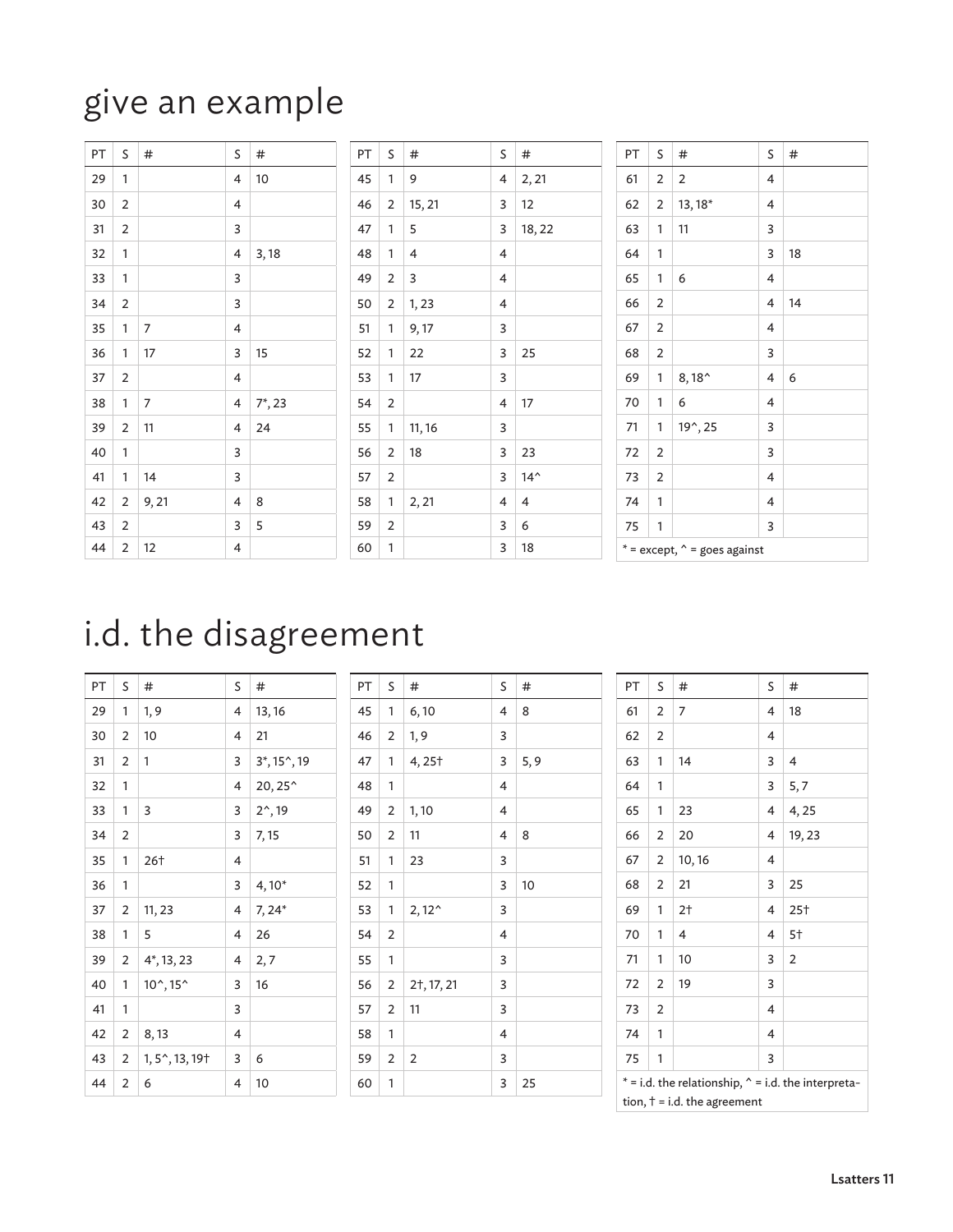### explain this

| PT | S              | $\#$                    | S              | $\#$            | PT                            | S              | $\#$           | S                       | $\#$            |
|----|----------------|-------------------------|----------------|-----------------|-------------------------------|----------------|----------------|-------------------------|-----------------|
| 29 | $\mathbf{1}$   | 4, 10, 25*              | $\overline{4}$ | $19*$           | 53                            | $\mathbf{1}$   | $24*$          | $\overline{\mathbf{3}}$ | $22*$           |
| 30 | $\overline{2}$ | $12*$                   | $\overline{4}$ | $5^\ast$        | 54                            | $\overline{2}$ | $\overline{4}$ | $\overline{4}$          | 6, 13, 21       |
| 31 | $\overline{2}$ | $11, 13*$               | 3              | $\overline{2}$  | 55                            | $\mathbf{1}$   | 13             | $\overline{\mathbf{3}}$ | $\mathbf{1}$    |
| 32 | $\mathbf{1}$   | $\overline{2}$          | $\overline{4}$ | 5, 17           | 56                            | $\overline{2}$ | 13, 22         | $\overline{\mathbf{3}}$ | $7\overline{ }$ |
| 33 | $\mathbf{1}$   | $8^*$ , 14              | 3              | 1, 3            | 57                            | $\overline{2}$ | 3              | $\overline{\mathbf{3}}$ | 1, 4, 7         |
| 34 | 2              | 5, 7                    | $\mathsf{3}$   | $2^*$           | 58                            | $\mathbf{1}$   | $3, 8^*$ , 17  | $\overline{4}$          | 1, 7, 20        |
| 35 | $\mathbf{1}$   | 10*, 21, 25             | $\overline{4}$ | 4,12            | 59                            | $\overline{2}$ | 11             | 3                       | $1, 4, 17*$     |
| 36 | $\mathbf{1}$   | $9, 13, 23*$            | 3              | $\mathbf{1}$    | 60                            | $\mathbf{1}$   | 5, 9           | $\overline{\mathbf{3}}$ | $\mathbf{1}$    |
| 37 | $\overline{2}$ | $8^*$ , 17 <sup>*</sup> | 4              | 5               | 61                            | $\overline{2}$ | 12, 19*, 25    | $\overline{4}$          | 12, 14          |
| 38 | $\mathbf{1}$   | 9                       | $\overline{4}$ | $9*$            | 62                            | $\overline{2}$ | 20             | $\overline{4}$          | 7, 17*, 26*     |
| 39 | 2              | 3, 5                    | 4              | 5, 9, 12        | 63                            | $\mathbf{1}$   | $\overline{4}$ | 3                       | 8, 12, 26       |
| 40 | $\mathbf{1}$   | $\mathbf{1}$            | 3              | $1, 7^*$        | 64                            | $\mathbf{1}$   | 6              | 3                       | 8,13            |
| 41 | $\mathbf{1}$   | 2, 4, 8                 | 3              | $1, 5^*, 21$    | 65                            | $\mathbf{1}$   | 12             | $\overline{4}$          | 1, 10           |
| 42 | 2              | 5                       | $\overline{4}$ | 5, 11, 24       | 66                            | 2              | 23             | $\overline{4}$          | 10, 15, 18      |
| 43 | $\overline{2}$ | 3, 15, 25               | 3              | 13, 15*, 18     | 67                            | $\overline{2}$ | $2,4*$         | 4                       | 3,23            |
| 44 | $\overline{2}$ | 3,10                    | 4              | 25              | 68                            | $\overline{2}$ | 3, 6           | 3                       | 6, 14           |
| 45 | $\mathbf{1}$   | 5                       | $\overline{4}$ | $5,15*$         | 69                            | $\mathbf{1}$   | 1, 15          | $\overline{4}$          | 5               |
| 46 | $\overline{2}$ | 6                       | 3              | $\mathbf{1}$    | 70                            | $\mathbf{1}$   | 5, 12          | $\overline{4}$          | 7, 13           |
| 47 | $\mathbf{1}$   | 6                       | 3              | $11^*$ , $15^*$ | 71                            | $\mathbf{1}$   | 20             | 3                       | 3, 26           |
| 48 | $\mathbf{1}$   | 22                      | $\overline{4}$ | 7, 19, 24       | 72                            | $\overline{2}$ | 9,11           | 3                       | 1, 5            |
| 49 | $\overline{2}$ | $\overline{2}$          | $\overline{4}$ | $11, 25*$       | 73                            | $\overline{2}$ | 2, 24          | $\overline{4}$          | 15, 22          |
| 50 | $\overline{2}$ | 5, 8, 21                | 4              | 16              | 74                            | $\mathbf{1}$   | 9,15           | 4                       | 9,12            |
| 51 | $\mathbf{1}$   | 3, 22                   | 3              | 8,10            | 75                            | $\mathbf{1}$   | 6,19           | 3                       | 5               |
| 52 | $\mathbf{1}$   | $11^*$ , 14             | 3              | 20, 22          | $^{\ast}$ = $\textsf{except}$ |                |                |                         |                 |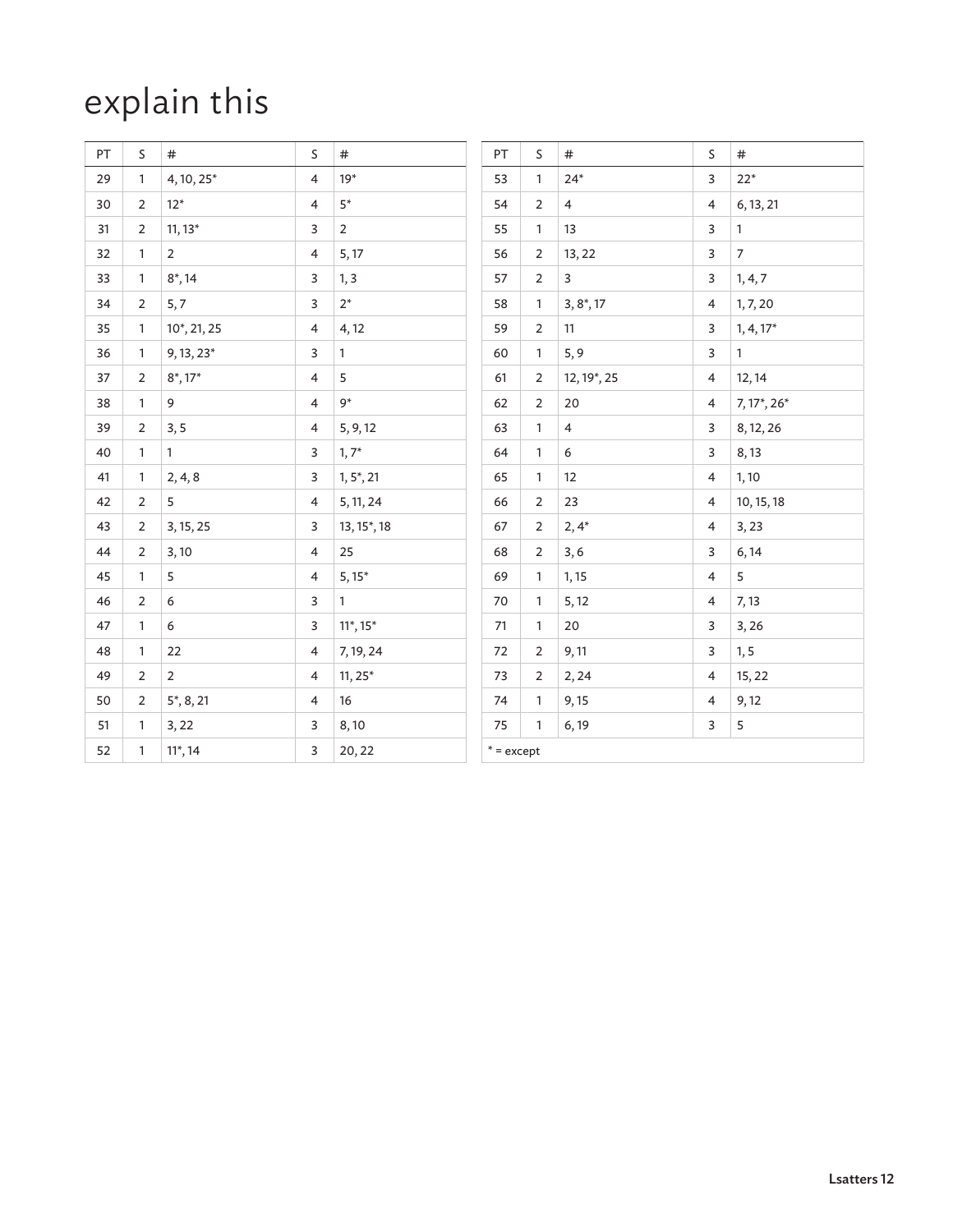### ordering games

#### basic

| 29.3 | 43.1 | 50.1 | 60.2 | 69.1 |
|------|------|------|------|------|
| 30.4 | 43.2 | 51.4 | 61.4 | 70.1 |
| 33.1 | 44.1 | 52.1 | 62.1 | 71.1 |
| 34.3 | 45.1 | 54.3 | 62.4 | 71.4 |
| 37.4 | 46.1 | 56.1 | 64.1 | 75.3 |
| 38.1 | 47.1 | 57.1 | 65.1 |      |
| 41.1 | 48.2 | 58.1 | 65.4 |      |
| 41.4 | 49.1 | 59.2 | 66.2 |      |
| 42.2 | 49.4 | 59.4 | 67.2 |      |

#### with subsets

| 30.3 | 37.2 | 46.3 | 55.4 | 68.4 |
|------|------|------|------|------|
| 31.4 | 38.2 | 51.3 | 58.3 | 70.3 |
| 32.4 | 38.4 | 52.3 | 65.2 | 71.3 |
| 36.2 | 39.1 | 53.3 | 66.4 | 74.2 |
| 36.4 | 41.2 | 55.3 | 68.1 | 75.4 |

#### with numbers issues

| 31.3 | 35.4 | 55.2 | 60.3 | 63.4 |
|------|------|------|------|------|
| 34.1 | 40.2 | 57.4 | 61.3 |      |

#### with significant or rules

| د.ءد | ے ، ا ب | ר כת<br>ے.ככ | ∠.כס | 1 L.L | 74.1 |
|------|---------|--------------|------|-------|------|
| 40.I | 52.4    | 61.2         | 63.3 | 73.1  |      |

with subsets + numbers issues

with subsets + or rules

54.4

with numbers issues + conditional rules

30.2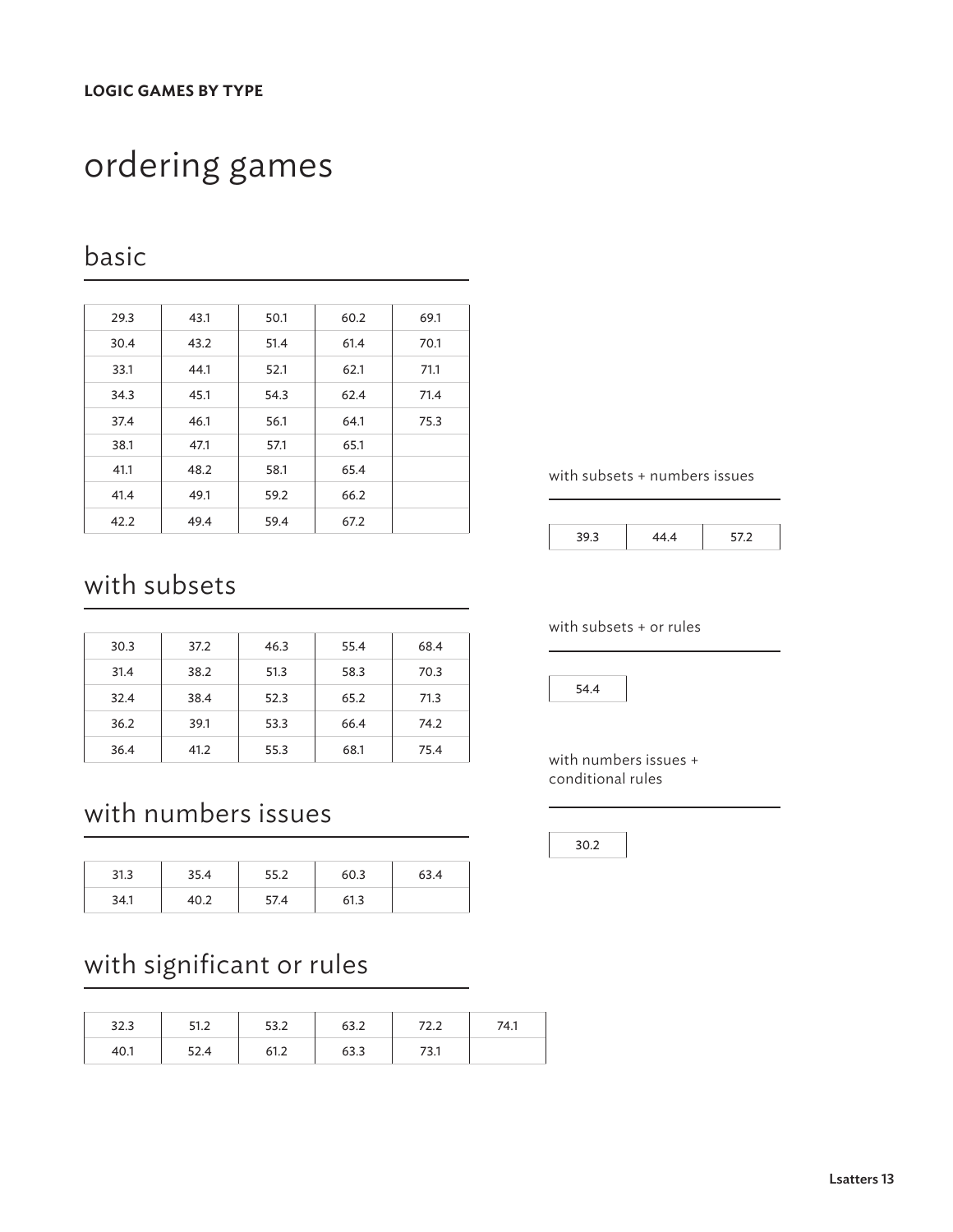### grouping games

#### basic

| 38.3 | 45.4 | 51.1 | 52.2 |
|------|------|------|------|
|      |      |      |      |

#### with subsets

| 29.2 | 37.3 | ו.ככ | 60.4 | 07.I |
|------|------|------|------|------|
| 35.1 | 43.3 | 57.3 | 64.3 | 75.1 |

#### with subsets + numbers issues

| 30.1 | 37.1 | 44.3 |
|------|------|------|
| 32.2 | 39.2 | 70.2 |

with subsets + conditional rules

54.1

#### with numbers issues

| 29.1 | 46.4 | 53.1 | 69.2 | 74.3 |
|------|------|------|------|------|
| 35.2 | 47.3 | 56.3 | 69.4 | 75.2 |
| 40.3 | 48.1 | 63.1 | 71.2 |      |
| 42.3 | 48.3 | 64.4 | 72.3 |      |
| 42.4 | 49.2 | 66.3 | 73.3 |      |
| 43.4 | 51.1 | 67.4 | 73.4 |      |

#### with significant conditional rules

| 31.2 | 34.4 | 41.3 | 58.2 |
|------|------|------|------|
| 33.2 | 36.1 | 49.3 | 59.3 |

with numbers issues + conditional rules

| 39.4 | 47.2 | 58.4 |
|------|------|------|
| 45.3 | 56.2 | 62.2 |

with subsets, numbers issues, + conditional rules

| 33.3 | 42.1 | 61.1 |
|------|------|------|
| 40.4 | 50.2 | 65.3 |

with numbers issues, conditional rules, + significant or rules

74.4